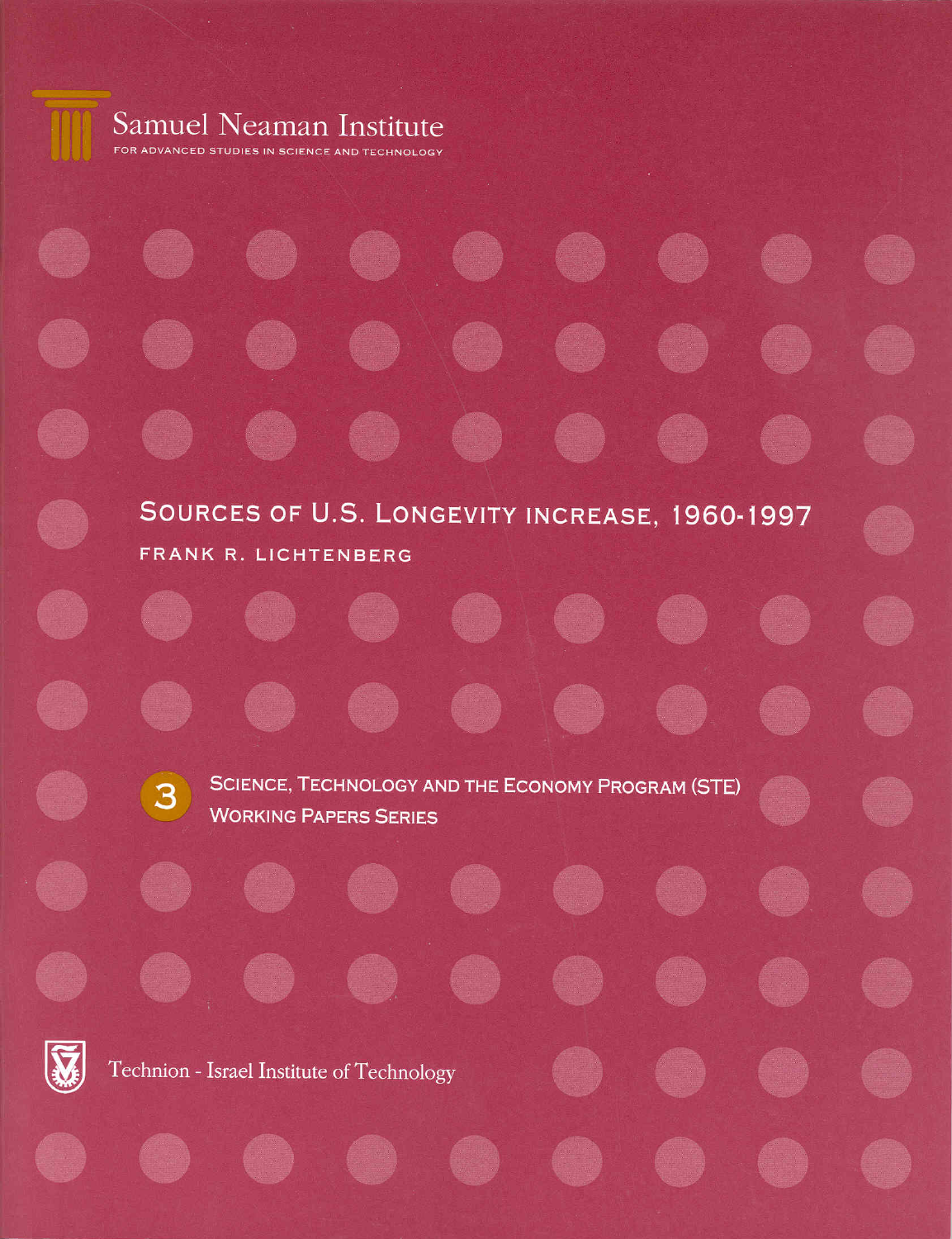Preliminary--comments welcome

# **Sources of U.S. longevity increase, 1960-1997**

by

# **Frank R. Lichtenberg**

Columbia University and National Bureau of Economic Research

## **November 2000**

I am grateful to Jean Boivin and Charles Himmelberg for helpful discussions. I am responsible for any errors.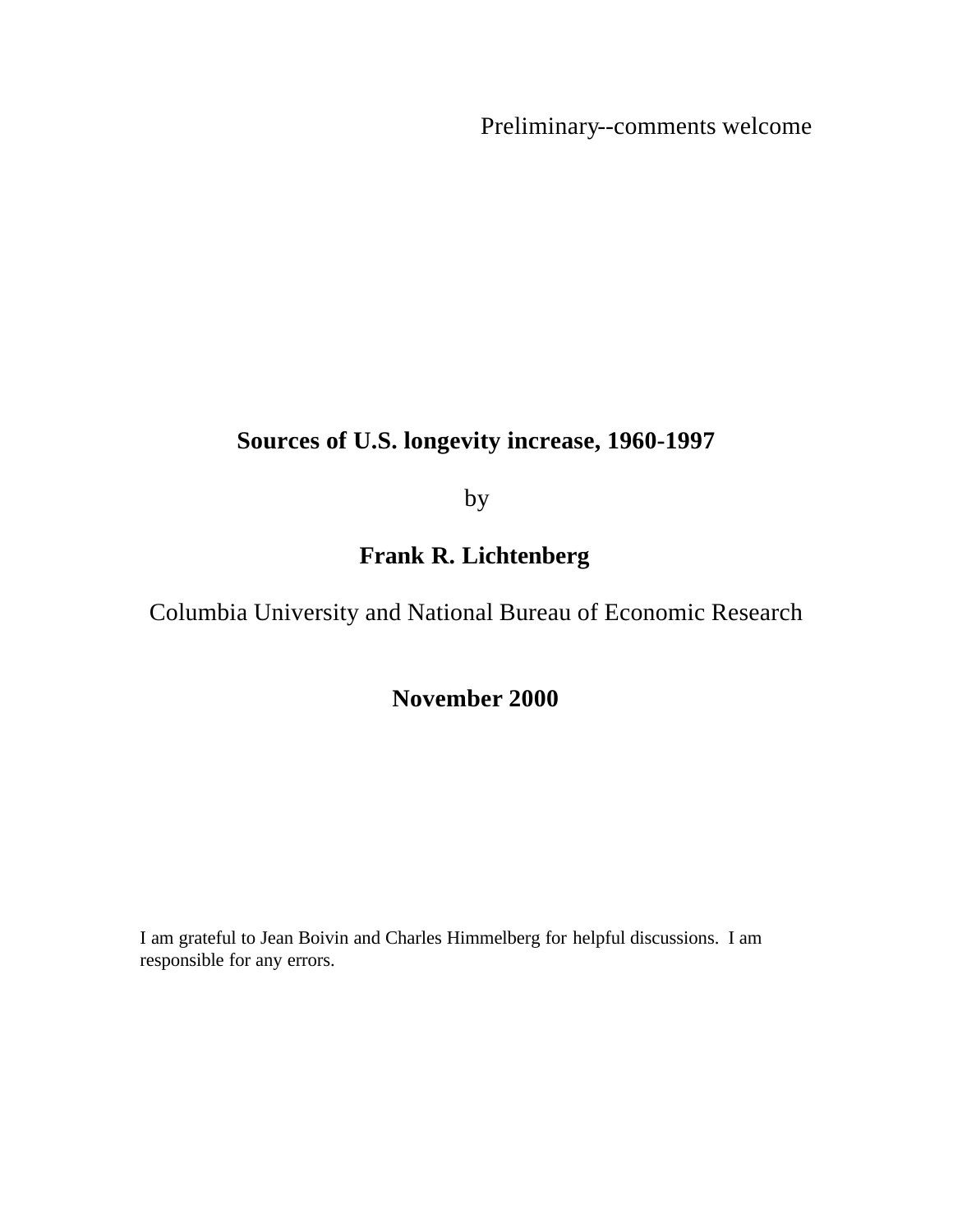#### Abstract

#### **Sources of U.S. longevity increase, 1960-1997**

Between 1960 and 1997, life expectancy at birth of Americans increased approximately 10%--from 69.7 to 76.5 years—and it has been estimated tha t the value of life extension during this period nearly equaled the gains in tangible consumption. While life expectancy has tended to increase, there have been substantial fluctuations in the rate of increase. In this paper we investigate whether an aggregate health production function can help to explain the annual time-series behavior of U.S. longevity since 1960. We view longevity as the output of the health production function, and output fluctuations as the consequence of fluctuations in medical inputs (expenditure) and technology.

We estimate longevity models using annual U.S. time-series data on life expectancy, health expenditure, and medical innovation. Reliable annual data are available for only one type of innovation--new drugs—but pharmaceutical R&D accounts for a significant fraction of total biomedical research.

The empirical analysis provides strong support for the hypothesis that both medical innovation (in the form of new drug approvals) and expenditure on medical care (especially public expenditure) contributed to longevity increase during the period 1960- 1997. Increased drug approvals and health expenditure per person jointly explain just about 100% of the observed long-run longevity increase. .

The estimates provide strong evidence against the null hypothesis that public health expenditure has no effect on longevity, but not against the null hypothesis that private health expenditure has no effect on longevity. This is at least partly attributable to the fact that public health expenditure exhibited much greater variability during the sample period than private health expenditure.

The estimates imply that the medical expenditure needed to gain one life-year is about \$11,000, and that the pharmaceutical R&D expenditure needed to gain one lifeyear is about \$1,345. This suggests that increased development of new drugs may be a more cost-effective way of increasing life expectancy than increased medical expenditure in general. Previous researchers have estimated that the average value of a life-year is approximately \$150,000. This figure implies that the benefit-cost ratio of general medical expenditure is 13.6, and that the ratio for pharmaceutical R&D exceeds 100.

> Frank R. Lichtenberg Columbia University Graduate School of Business 726 Uris Hall 3022 Broadway New York, NY 10027

frank.lichtenberg@columbia.edu phone: (212) 854 4408 fax: (212) 316 9355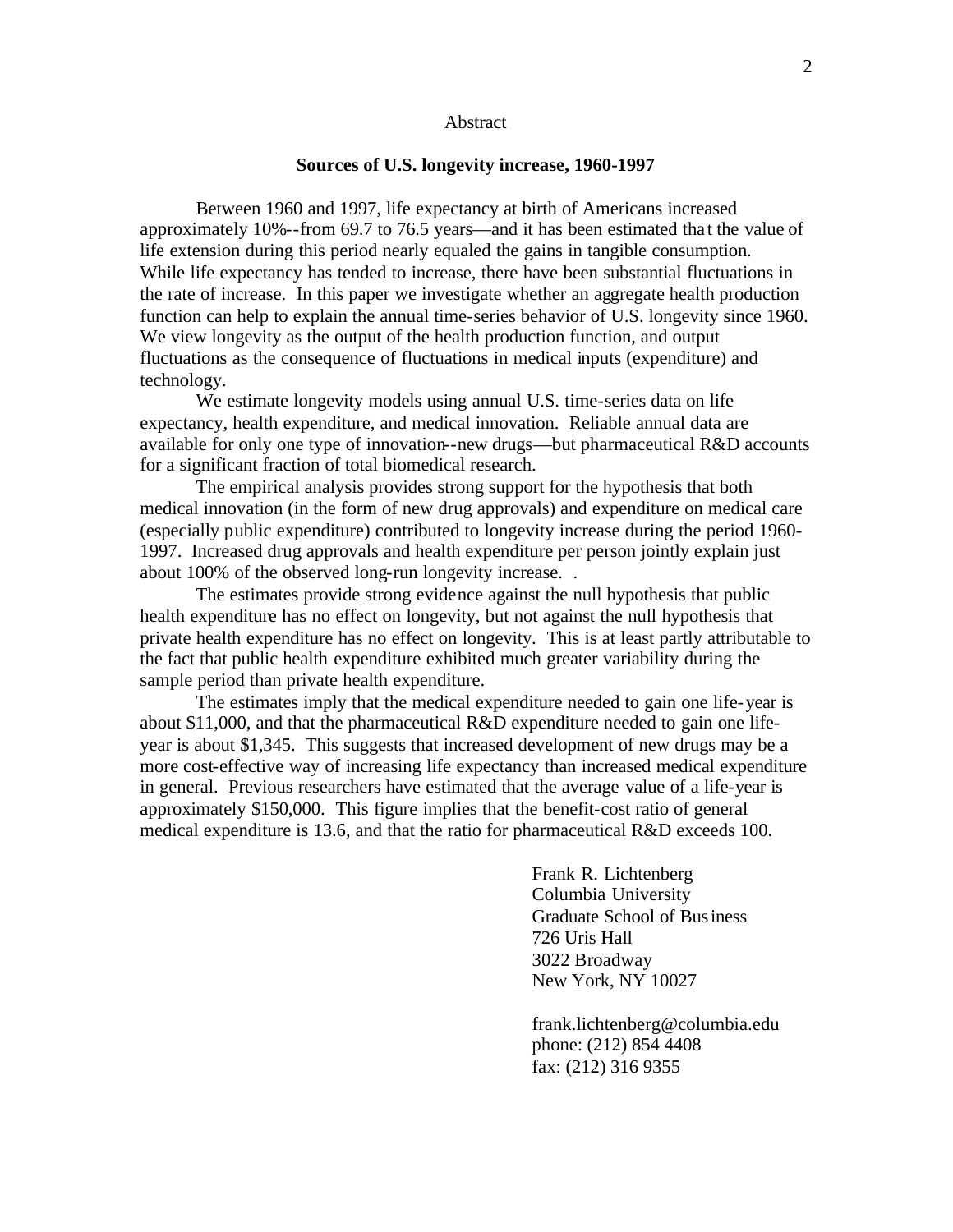Between 1960 and 1997, life expectancy at birth increased approximately 10%, from 69.7 to 76.5 years.<sup>1</sup> Nordhaus (1999) estimates that the value of life extension during this period nearly equaled the gains in tangible consumption.<sup>2</sup>

While life expectancy has tended to increase since 1960, as Figure 1 indicates, there have been substantial fluctuations in the rate of increase. Life expectancy increased

 $\overline{a}$ 

The generation life table provides a ''longitudinal'' perspective in that it follows the mortality experience of a particular cohort, all persons born in the year 1900, for example, from the moment of birth through consecutive ages in successive calendar years. Based on age-specific death rates observed through consecutive calendar years, the generation life table reflects the mortality experience of an actual cohort from birth until no lives remain in the group. To prepare just a single complete generation life table requires data over many years. It is not feasible to construct generation life tables entirely on the basis of actual data for cohorts born in this century. It is necessary to project data for the incomplete period for cohorts whose life spans are not yet complete.

The better-known current life table may, in contrast, be characterized as ''crosssectional.'' Unlike the generation life table, the current life table does not represent the mortality experience of an actual cohort. Rather, the current life table considers a hypothetical cohort and assumes that it is subject to the age-specific death rates observed for an actual population during a particular period. Thus, for example, a current life table for 1997 assumes a hypothetical cohort subject throughout its lifetime to the age-specific death rates prevailing for the actual population in 1997. The current life table may thus be characterized as rendering a ''snapshot'' of current mortality experience, and shows the long-range implications of a set of age-specific death rates that prevailed in a given year. The life expectancy data analyzed in this paper are based on the current life table, not on the generation life table.

 $2$  Nordhaus (1999), along with Murphy and Topel (1999), offer parallel estimates of the value of recent increases in longevity. To the casual observer it hardly seems possible – and may seem morally offensive – to put a dollar value on human life. But modern economics has devised a credible way around these imponderables, inferring the value people put on life from what they must be "bribed" in everyday settings to incur small but predictable increases in the risk of death. Let's say that moving from a factory line to outdoor construction increases a worker's chance of a fatal accident by one in 10,000 each year. In other words, if 10,000 workers made the shift, expected on-the-job fatalities would rise by one per year. Suppose further that to induce 10,000 workers to play this death lottery voluntarily, an employer would have to pay an extra \$500 annually to each worker for a total of \$5 million. One of these new construction workers is likely to die in return for the group gaining \$5 million. Thus the value of one life in this example is said to be \$5 million.

Estimates from the dozen or so work-related studies since the mid-1970s put the value of a statistical life in the relatively narrow \$3 million-to-\$7 million range. Using the relatively conservative estimate of \$3 million for the average value of avoiding one death to calculate the value of extending life, Nordhaus estimates that in the 1975-1995 period the value of life extension nearly equaled the gains in tangible consumption.

<sup>&</sup>lt;sup>1</sup> Life expectancy  $(e_x)$ --the average number of years of life remaining for persons who have attained a given age *(*x)--is the most frequently used life table statistic. Calculation of the complete life table is derived from the probability of death  $(q_x)$ , which depends on the number of deaths  $(D_x)$  and the midyear population  $(P_x)$  for each single year of age  $(x)$  observed during the calendar year of interest. There are two types of life tables—the generation or cohort life table and the current life table.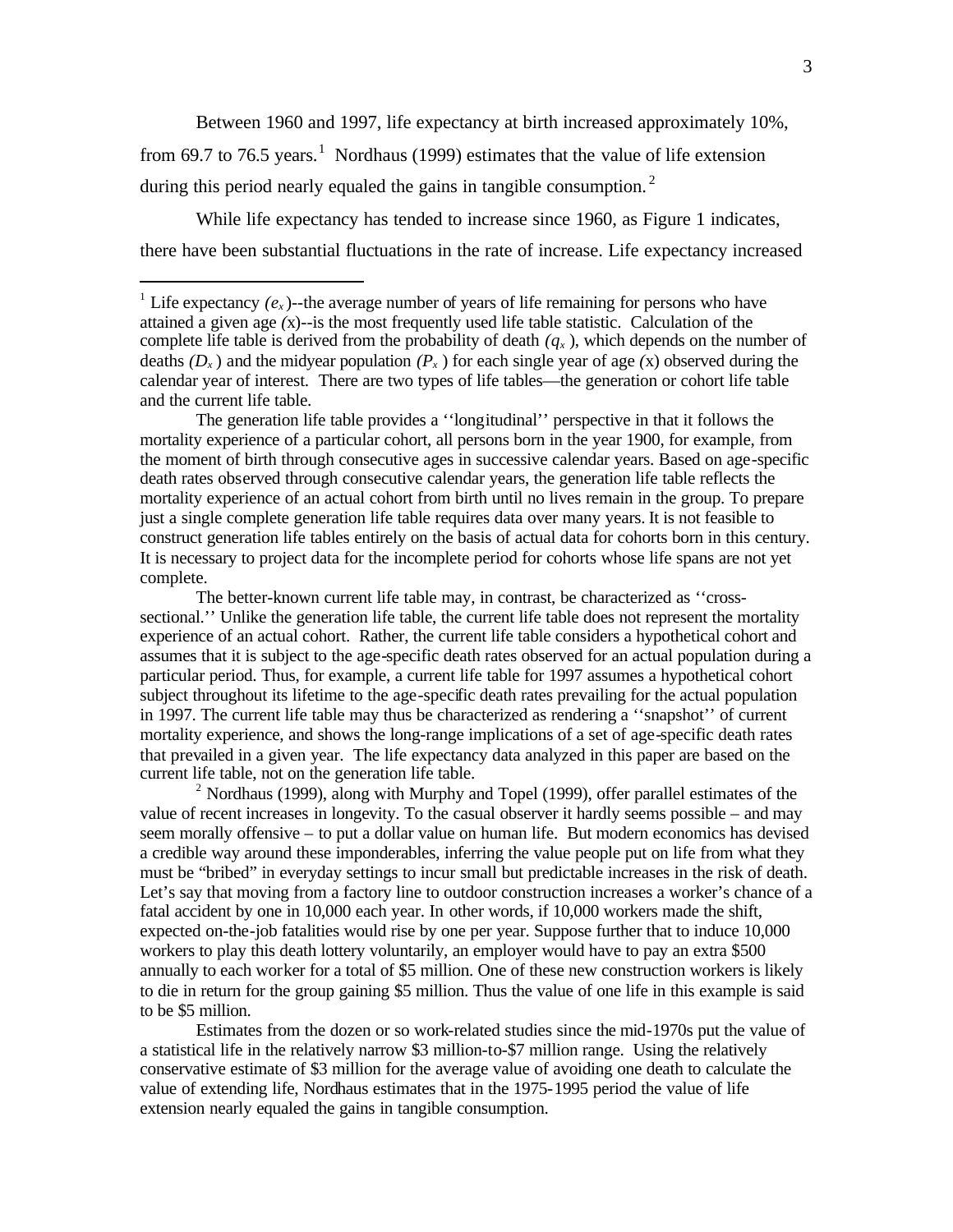at an average annual rate of 0.25%; it increased more than 0.70% in 1961, 1974, and 1975, and declined more than 0.25% in 1963, 1968, 1980, and 1993. Measurement error is unlikely to account for much of the fluctuations in life expectancy: as noted in Anderson (1999, p. 34), "the annual life tables are based on a complete count of all reported deaths," and there are about 2 million deaths per year.

Nor does growth in real per capita income (GDP) appear to offer a plausible explanation for the increase in life expectancy. As Figure 2 indicates, the period in which life expectancy increased most rapidly (1973-75) was a period of dismal macroeconomic performance. Indeed, there is a significant *negative* correlation (p-value = .04) between the annual rates of life expectancy increase and GDP increase.

In this paper we investigate whether an *aggregate health production function* can help to explain the annual time-series behavior of U.S. life expectancy since 1960. We view life expectancy as the *output* of the health production function. In general, production functions have two types of arguments: inputs and technology. Increases in input result in *movements along* the production function. Improvements in technology result in productivity increases, or *shifts* of the production function. <sup>3</sup>

We hypothesize that life expectancy in year t is a function of the stock of medical innovations available in year t and the stock of of real per capita health expenditure in year t, assumed to be a distributed-lag function of real per capita health expenditure in year  $t - i$  ( $i = 0, 1, 2,...$ ):

$$
LEt = f(EXP_STOCKt, INV_STOCKt) + ut
$$
\n(1)

where

 $\overline{a}$ 

 $LE = life$  expectancy at birth  $EXP\_STOCK_t = \sum_{i=0} (1 - \delta_1)^i EXP_{t-i}$  = the "health expenditure stock"

 $EXP = real$  per capita health expenditure

 $\delta_1$  = the "depreciation" rate of medical expenditure (0 <  $\delta_1$  < 1)

<sup>3</sup> output = <u>output</u> \* input = productivity \* input, and productivity = f(technology). input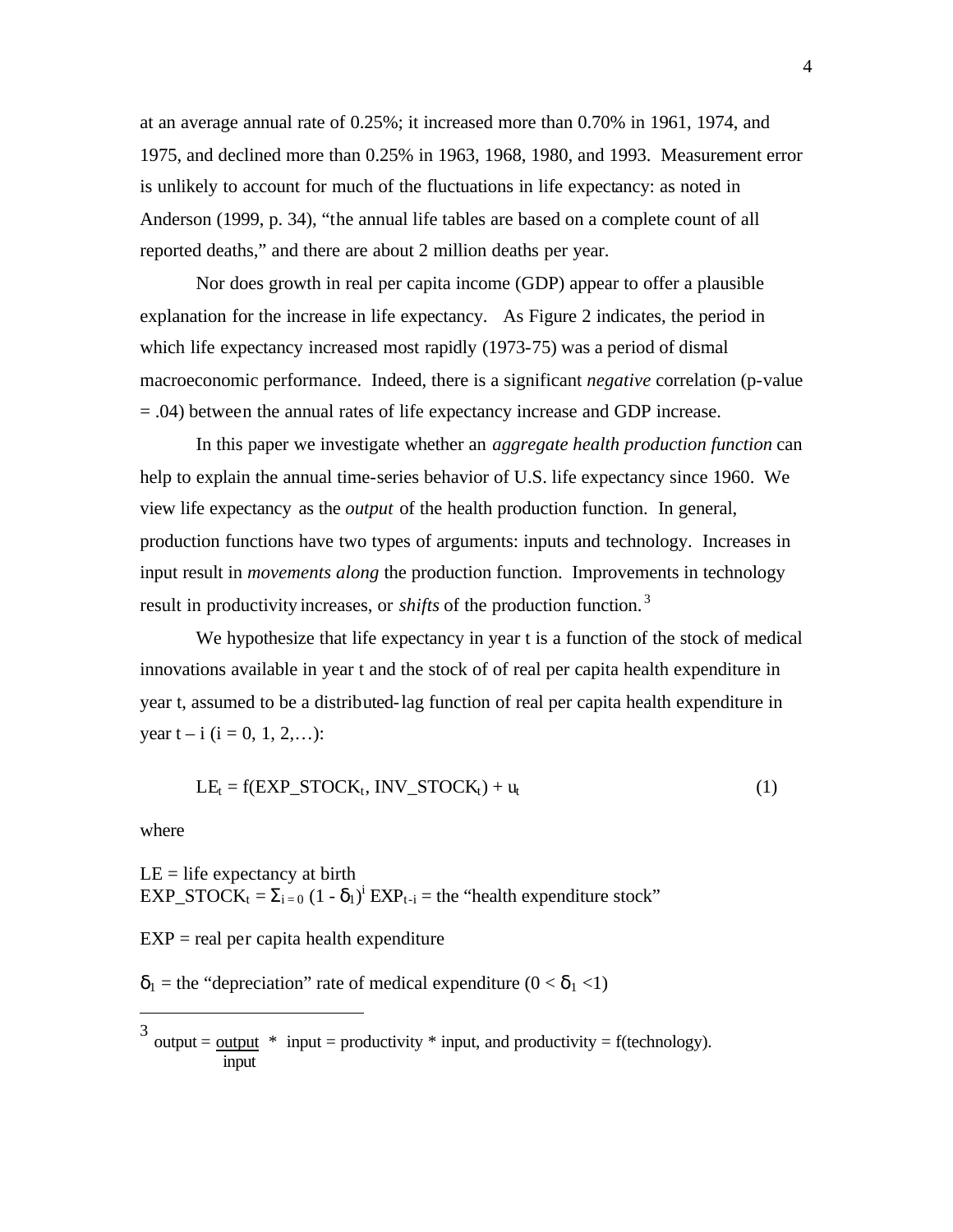INV\_STOC $K_t = \sum_{i=0} (1 - \delta_2)^i INV_{t-1}$  = the "medical innovation stock"

## $INV =$  the number of innovations

 $\delta_2$  = the "depreciation" (or obsolescence) rate of medical innovations (0 <  $\delta_2$  <1)<sup>4</sup>  $u =$  disturbance.<sup>5</sup>

This specification imposes the restriction that the coefficients on lagged innovations and expenditures decline geometrically with respect to time. As Greene (1997, pp. 786-96) notes, estimation of the unrestricted finite distributed lag model is likely to be ineffective because (1) the typical time series is fairly short, so the unrestricted model will consume an excessive number of degrees of freedom, and (2) multicollinearity is likely to be quite severe. These considerations have led researchers to formulate compact parametric models that allow infinite lags, but require only a small number of parameters. The geometric lag model is a common choice. This model incorporates infinite lags but assigns arbitrarily small weights to the distant past.

If equation (1) were linear ( $LE_t = \alpha + \beta_1 EXP\_STOCK_t + \beta_2 INV\_STOCK_t + u_t$ ), and the innovation and expenditure depreciation rates were identical ( $\delta_1 = \delta_2 = \delta$ ), then one could reformulate equation (1) in autoregressive form as follows<sup>6</sup>:

$$
LEt = \alpha \delta + (1 - \delta) LEt-1 + \beta_1 EXPt + \beta_2 INVt + vt
$$
 (2)

where  $v_t = u_t - (1 - \delta) u_{t-1}$ . The regression of life expectancy on its own lagged value, current health expenditure, and the current flow of innovations, will yield estimates of the parameters  $\delta$ ,  $\beta_1$ , and  $\beta_2$ . From these one can estimate both the short-run and long-run impacts on longevity of changes in health expenditure and innovation flows. For

<sup>&</sup>lt;sup>4</sup> Whether or not medical innovations are subject to depreciation or obsolescence (i.e., whether  $\delta_2$ > 0) is an issue discussed below. 5 In our empirical analysis, we also include per capita income (GDP) and a time trend as control

variables.

 $6$  If the disturbances of eq. (1) are serially independent, the disturbances of eq. (2) are serially dependent, which has implications for the estimation procedure. When  $\delta_1 \neq \delta_2$ , the autoregressive equation also includes  $LE_{t-2}$ ,  $EXP_{t-1}$ , and  $INV_{t-1}$  as regressors. See Johnston (1984, p. 347).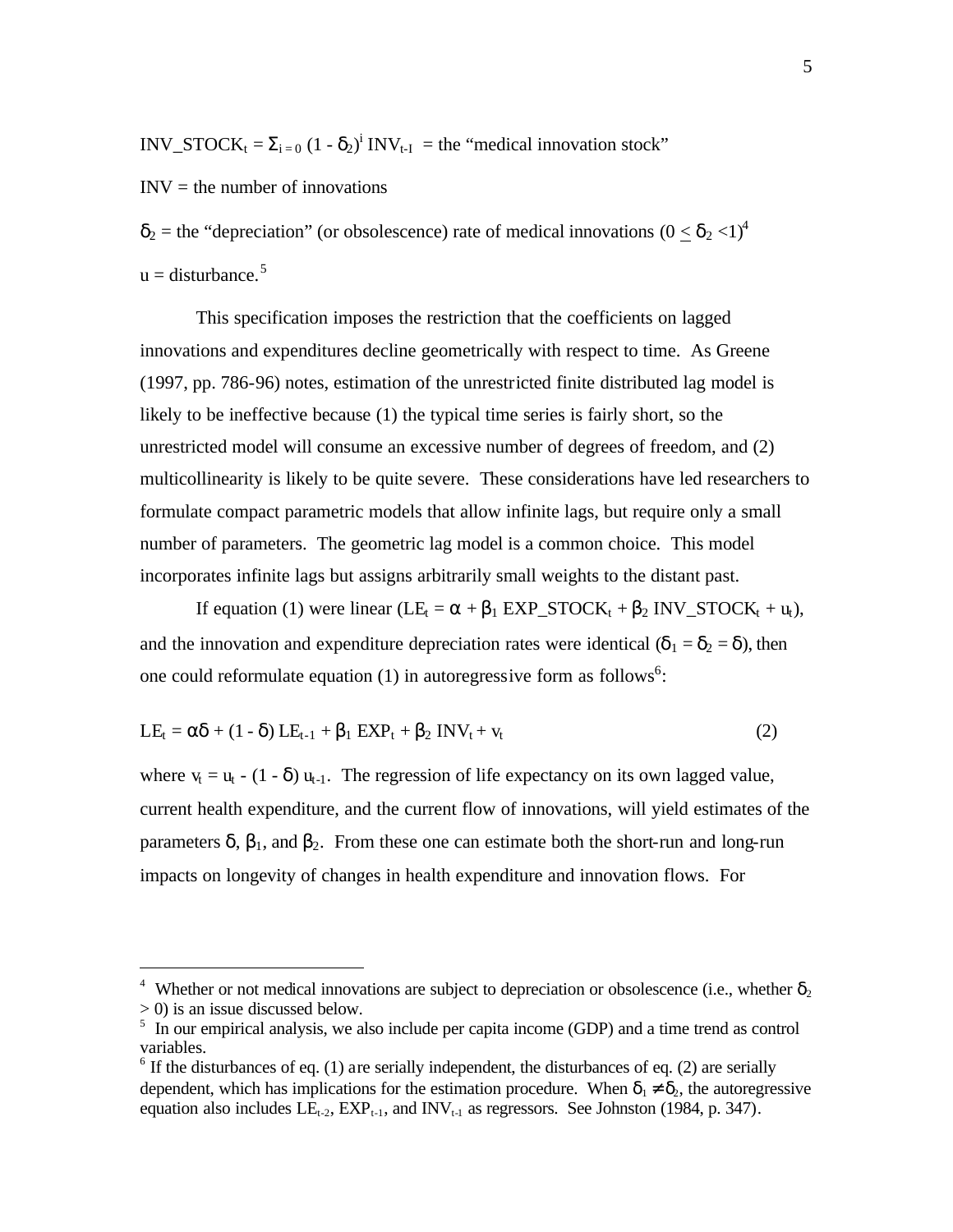example, the longevity impact of a sustained unit increase in the number of innovations is  $(\beta_2/\delta)$ .

We don't really believe that longevity is a *linear* function of the expenditure and innovation stocks. It seems more likely that these stocks have diminishing marginal effects on longevity, i.e. that the relationship is log-linear. However if one specifies eq. (1) to be log-linear, due to the linear form of the accumulation equations one can no longer derive a simple autoregressive equation like eq. (2). The theoretically more appropriate functional form does not yield a tractable estimating equation.

Instead of estimating eq.(2) using data on the *levels* of the variables LE, EXP, and INV, we will estimate it using data on the logarithms of these variables. In this setting,  $β<sub>2</sub>$  is the short-run elasticity of longevity with respect to innovation, and  $(β<sub>2</sub>/δ)$  is the long-run elasticity.

### **Data**

Estimation of the longevity model (2) requires data on health expenditure and medical innovation as well as on life expectancy. We were able to find annual U.S. timeseries data on each of these variables for the period 1960-1997. We describe the sources and properties of the data below.

**Longevity**. Annual data on life expectancy at birth are given in Anderson (1999, Table 12). That publication also provides data on life expectancy at ages greater than 0  $(1, 5, 10, 15, \ldots, 100)$ , but only at decennial frequency. Of course, changes in life expectancy at ages greater than zero are reflected, to varying degrees, in changes in life expectancy at birth. Figure 3 reveals that during the sample period, movements in life expectancy at birth tracked those in life expectancy at age 40 very closely.

Anderson (1999, Table 12) also provides annual data on life expectancy at birth, by race (white vs. black). Figure 4 shows data on the life expectancy of blacks at birth as a percent of the life expectancy of whites at birth. On average, white longevity is about 10% greater. The relative longevity of blacks tended to decline from 1960 to 1970, increased steadily from 1970 to its peak in 1982, declined steadily from 1982 to 1989,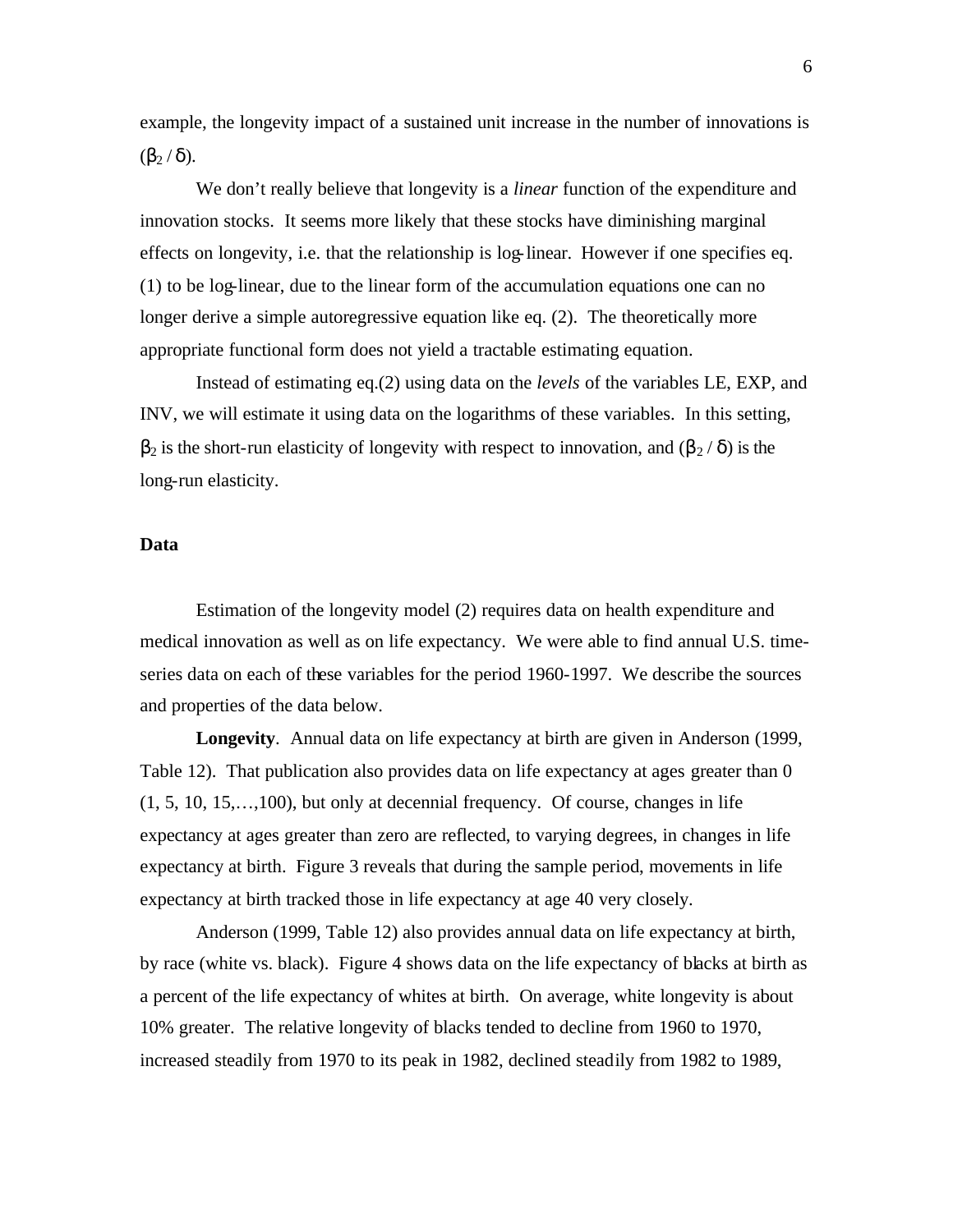and increased slightly since then. In addition to estimating an overall longevity model, we will estimate separate models, by race.

**Health expenditure** . Annual data for 1960-97 on national health expenditures, in current dollars, by source of funds (public vs. private) are produced by the National Health Statistics Group, Office of the Actuary, Health Care Financing Administration. To obtain per capita expenditures in constant dollars, we deflated these figures using the BLS consumer price index for medical care (U.S. city average, base period: 1982- 84=100, Series ID: CUSR0000SAM) and divided by the population.

Real public and private health expenditure per are shown in Figure 5. Public and private health expenditure exhibited different, sometimes opposite, behavior during the 1960-97 period. Between 1965 and 1967, there was a 64% increase in real per capita public health expenditure, due to the establishment of the Medicare<sup>7</sup> and Medicaid<sup>8</sup> programs. For each \$100 increase in public spending, there was about a \$39 reduction in private spending. The government's share of national health expenditure increased from under 25% to over 37% in two years. Public spending also increased more than private spending since 1967; by 1997, the government was financing almost half (46.2%) of national health expenditure.

<sup>&</sup>lt;sup>7</sup> As part of the Social Security Amendments of 1965, Title XVIII of the Social Security Act established a health insurance program, commonly known as "Medicare", for persons 65 and over, to complement the retirement, survivors and disability insurance benefits under Title II of the Act. Medicare was first implemented in 1966, and by the end of that year, 3.7 million persons had received at least some health care services covered by Medicare. Today Medicare is the nation's largest health insurance program, covering approximately 39 million Americans. Medicare consists of two primary parts: Hospital Insurance (HI), also known as "Part A," and Supplementary Medical insurance (SMI), also known as "Part B". In 1973, other groups became eligible for Medicare benefits: persons who are entitled to Social Security or Railroad Retirement disability benefits for at least 24 months; persons with end-stage renal disease (ESRD) requiring continuing dialysis or kidney transplant; and certain otherwise non-covered aged persons who elect to *buy into* Medicare.

<sup>&</sup>lt;sup>8</sup> Title XIX of the Social Security Act established a program which provides medical assistance for certain individuals and families with low incomes and resources. The program, known as Medicaid, became law in 1965 as a jointly funded cooperative venture between the Federal and State governments to assist States in the provision of adequate medical care to eligible needy persons. Medicaid is the largest program providing medical and health-related services to America's poorest people.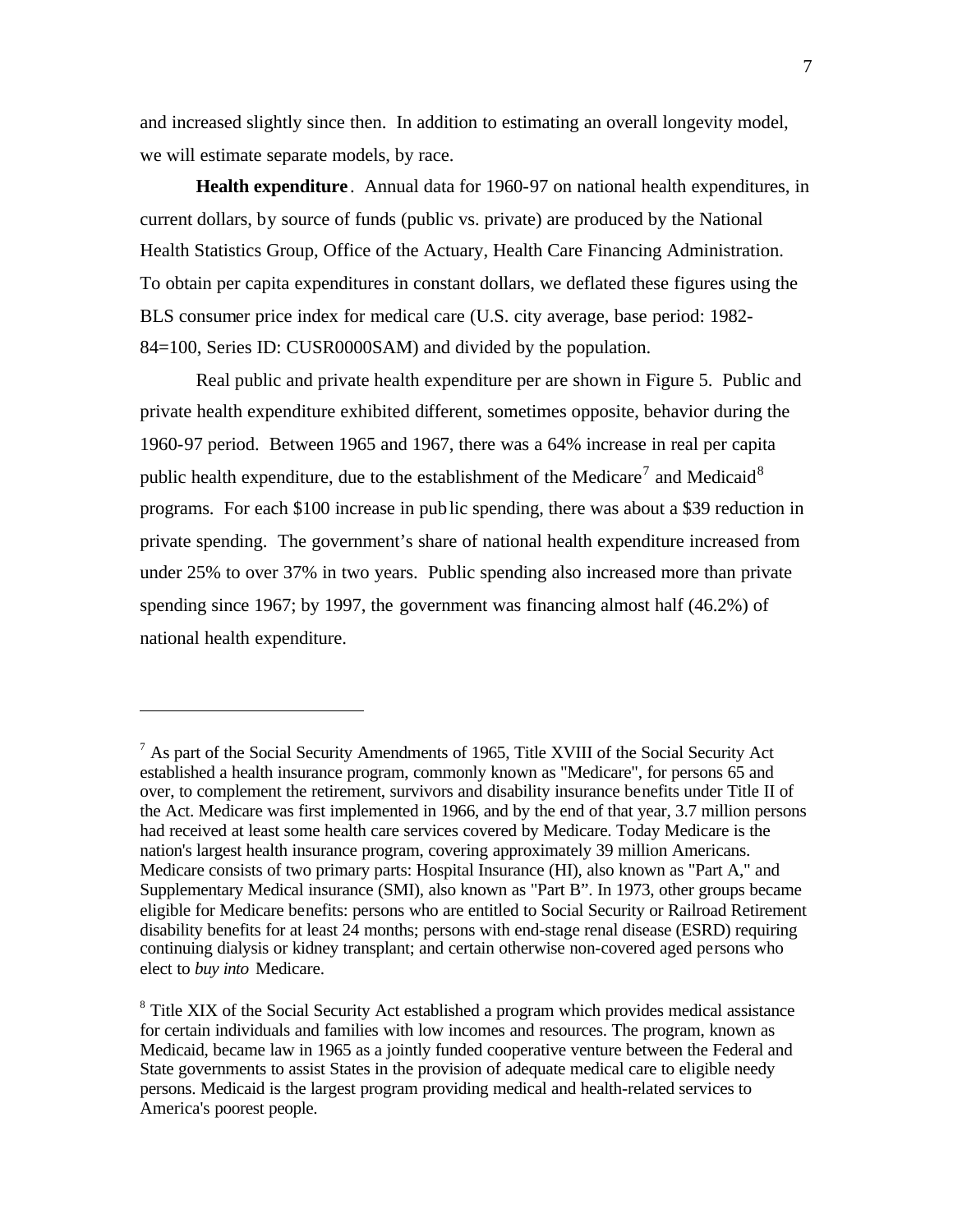The share of health expenditure that is publicly funded varies across demographic groups. Data from the 1996 Medical Expenditure Panel Survey indicate that the fraction of health expenditure that was publicly funded was 32.4% for whites and 50.3% for blacks. Virtually all of this difference was due to a difference in the proportion of expenditures paid for by Medicaid: 6.8% for whites and 24.7% for blacks.

As noted above, we can estimate the longevity model (eq. (2)), by race; we can also disaggregate the expenditure variable EXP into its public and private components:

$$
LE_t = \alpha \delta + (1 - \delta) LE_{t-1} + \beta_{1G} EXP\_G_t + \beta_{1P} EXP\_P_t + \beta_2 INV_t + v_t
$$
 (3)

where EXP  $G =$  government-funded health expenditure and EXP  $P =$  privately-funded health expenditure. Given the greater relative importance of publicly-funded health expenditure to blacks, one would expect the ratio  $(\beta_{1G}/\beta_{1P})$  to be larger in the black longevity equation than it is in the white longevity equation.

We recognize that causality between longevity and average medical expenditure is likely to run in both directions. In any given year, old people tend to spend more on medical care than young people. Figure 6 illustrates this tendency using cross-sectional data from the 1977 National Medical Care Expenditure Survey. In 1977, the average 75- 84 year-old spent 27% more than the average 65-74 year old; the average 85+ year-old spent 62% more than the average 65-74 year old.  $9$  As life expectancy increases, the average age of the population (and the proportion above a high age such as 65) increases, so per capita medical expenditure increases.<sup>10</sup> To ensure that we are measuring the effect of expenditure on longevity rather than the effect of longevity (age) on expenditure, we will include only *previous* health expenditure on the right-hand side of the longevity equation.  $^{11}$ 

<sup>&</sup>lt;sup>9</sup> Moreover, the age/medical expenditure profile was steeper in 1996 than it was in 1977.

<sup>&</sup>lt;sup>10</sup> However, the aging of the population accounts for a very small fraction of the total observed increase in per capita medical expenditure.

 $11$  Since this equation also includes lagged longevity, significance of the lagged expenditure term would allow us to reject the null hypothesis that expenditure does not Granger-cause longevity. See Greene (1997, pp. 816-817) for a discussion of Granger causality testing.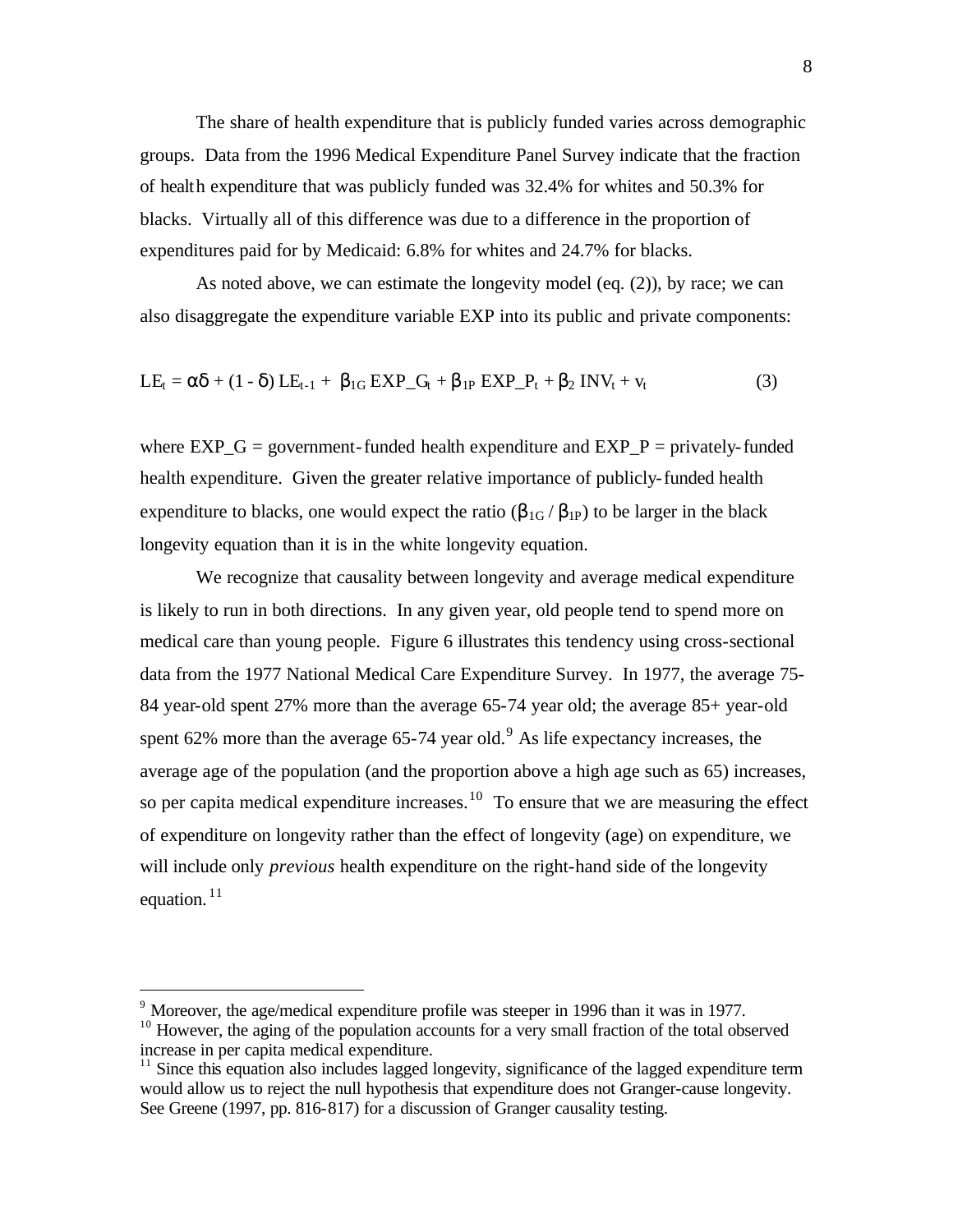**Medical innovation**. There are many kinds of medical innovations, including new drugs, medical devices, and surgical and diagnostic procedures. However drugs is the only type of innovation for which reliable annual data are available. We obtained from the FDA a list of all new molecular entities (NMEs) approved during the period 1950-1993. Using data posted on the FDA website, we were able to extend the coverage of this list to the period 1950-1999.

Although new drugs represent only one type of medical innovation, pharmaceutical R&D accounts for a significant fraction of total biomedical research.<sup>12</sup> In 1993, pharmaceutical industry R&D accounted for 61.3% of industry-funded health R&D, and for 31.0% of total health R&D. Moreover, new drugs are usually thought to embody knowledge generated by both publicly- and privately-funded research.

If the rate of introduction of new drugs were very stable from year to year, it would be hard to discern the effect of pharmaceutical innovation on outcomes and expenditure. In practice, however, as Figure 7 indicates, the innovation rate fluctuates considerably. Part of this is due to the inherent randomness of the drug development and approval process. But major changes in government policy also clearly influence the number of new drugs approved. Policy-induced and other changes in the rate of new drug approval facilitate statistical inference about the impact of pharmaceutical innovation (and the policies themselves) on longevity. We will briefly describe four such policy changes.

**1962 Kefauver-Harris Amendment**. As a result of the thalidomide tragedy, in 1962, Congress passed the Kefauver-Harris Amendment to the Federal Food, Drug, and Cosmetic Act (FDCA), which required extensive animal pharmacological and toxicological testing before a drug could be tested in humans. The data from these studies must be submitted in the form of an IND ("Notice of Claimed Investigational Exemption for a New Drug") and approved by the FDA before clinical studies can begin. The amendment also required that manufacturers submit to the FDA "substantial evidence" of the unapproved (investigational) drug's efficacy, as well as safety, in the form of an NDA

 $12$  Company R&D, drugs and medicines industry, 1993: \$9,625 m. (Source: NSF); Industryfunded health R&D, 1993: \$15,711 m. (Source: NIH, reported in *Health, U.S.*); Total health R&D, 1993: \$31,032 m. (Source: NIH, reported in *Health, U.S.*)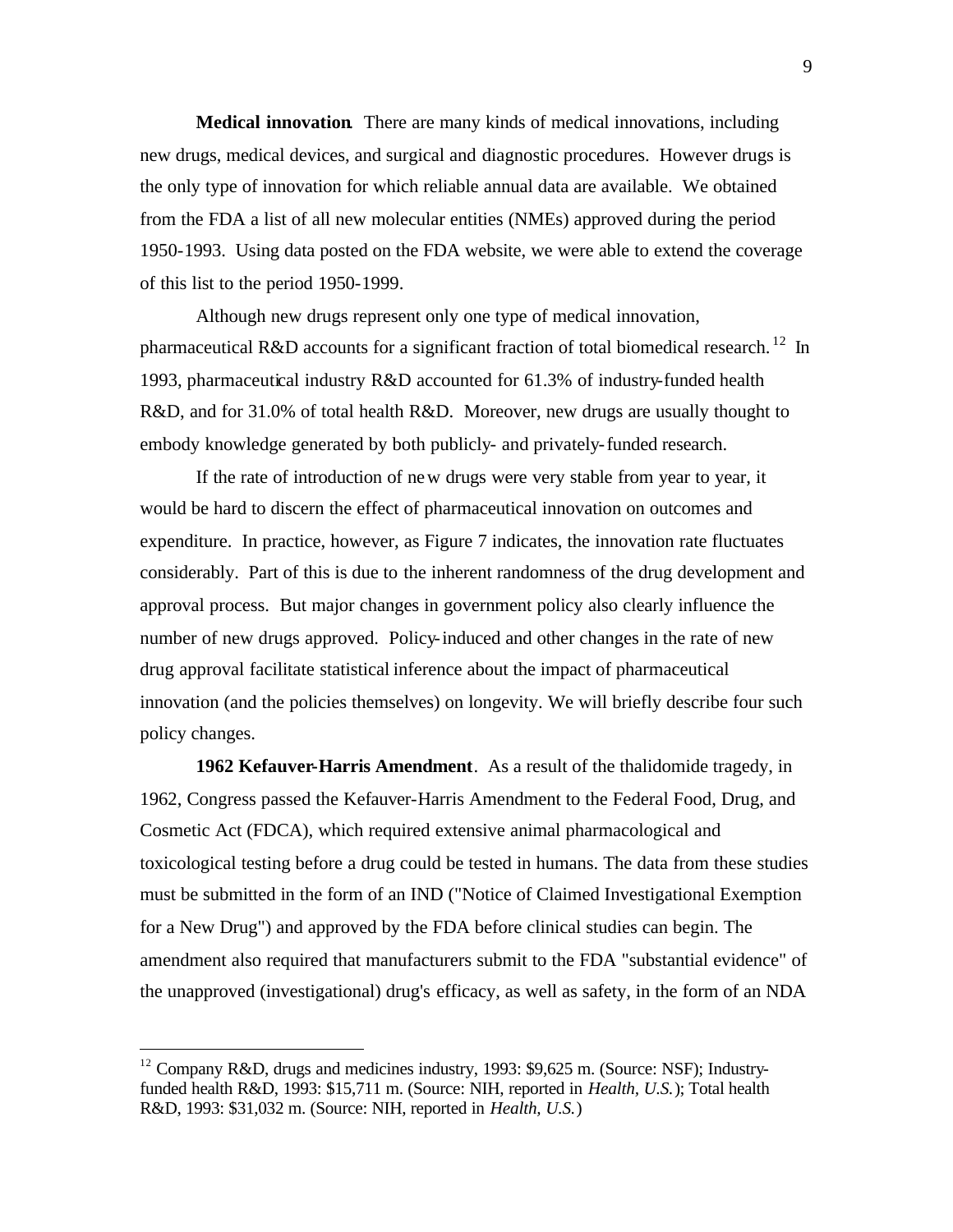("New Drug Application"). Therefore, in addition to safety, the manufacturer was now required to demonstrate efficacy (effectiveness), as well.<sup>13</sup> Passage of this amendment appears to have led to a significant, roughly 10-year decline in the number of new drugs approved.

**Title XVIII of the Social Security Amendments of 1965 (Medicare)**. Although Medicare does not pay for most prescription drugs, Medicare Part B (Supplementary Medical insurance) pays part of the cost of a service that is complementary with (necessary to receive) prescription drugs: doctor visits.<sup>14</sup> The data shown in Figure 8 suggests that Medicare had a significant effect on utilization of ambulatory care by the elderly. Between 1964—immediately before Medicare was established—and 1990, the probability that a person over 65 had not seen a doctor in the last two years declined from 21.0% to 8.0%. The corresponding probability for people under 65 (who are generally not covered by Medicare) also declined, but by much less.

### **Title XIX of the Social Security Amendments of 1965 (Medicaid).**

Prescription drugs are covered under Medicaid.In 1964, less than 4% of national expenditure on prescription drugs was publicly funded. In 1998, over 20% was publicly funded, and the Medicaid program accounted for over 80% of this funding.

**1992 Prescription Drug User Fee Act**. This act caused a (temporary) increase in drug approvals due to a 60% reduction in mean drug approval times.

Recall that the stock of medical innovations was defined as a weighted sum of past innovations (INV\_STOCK<sub>t</sub> =  $\Sigma_{i=0}$  (1 -  $\delta_2$ )<sup>i</sup> INV<sub>t-i</sub>), where the weights depend on the "depreciation" (or obsolescence) rate of medical innovations,  $\delta_2$ . In principle, the depreciation rate might be zero, so that INV\_STOCK<sub>t</sub> =  $\Sigma_{i=0}$  INV<sub>t-i</sub>: the innovation stock is the unweighted sum of all past innovations. According to that hypothesis, longevity in

<sup>&</sup>lt;sup>13</sup> "Substantia l evidence" is defined by Section 505 of the FD&C Act as "evidence consisting of adequate and well-controlled investigations, including clinical investigations, by experts qualified by scientific training and experience to evaluate the effectiveness of the drug involved, on the basis of which it could be fairly and responsibly concluded by such experts that the drug will have the effect it purports or is represented to have under the conditions of use prescribed, recommended, or suggested in the labeling thereof." FDCA [505(d)].

<sup>&</sup>lt;sup>14</sup> At least one prescription drug is prescribed in about 60% of doctor visits; this percentage is even higher for the Medicare population.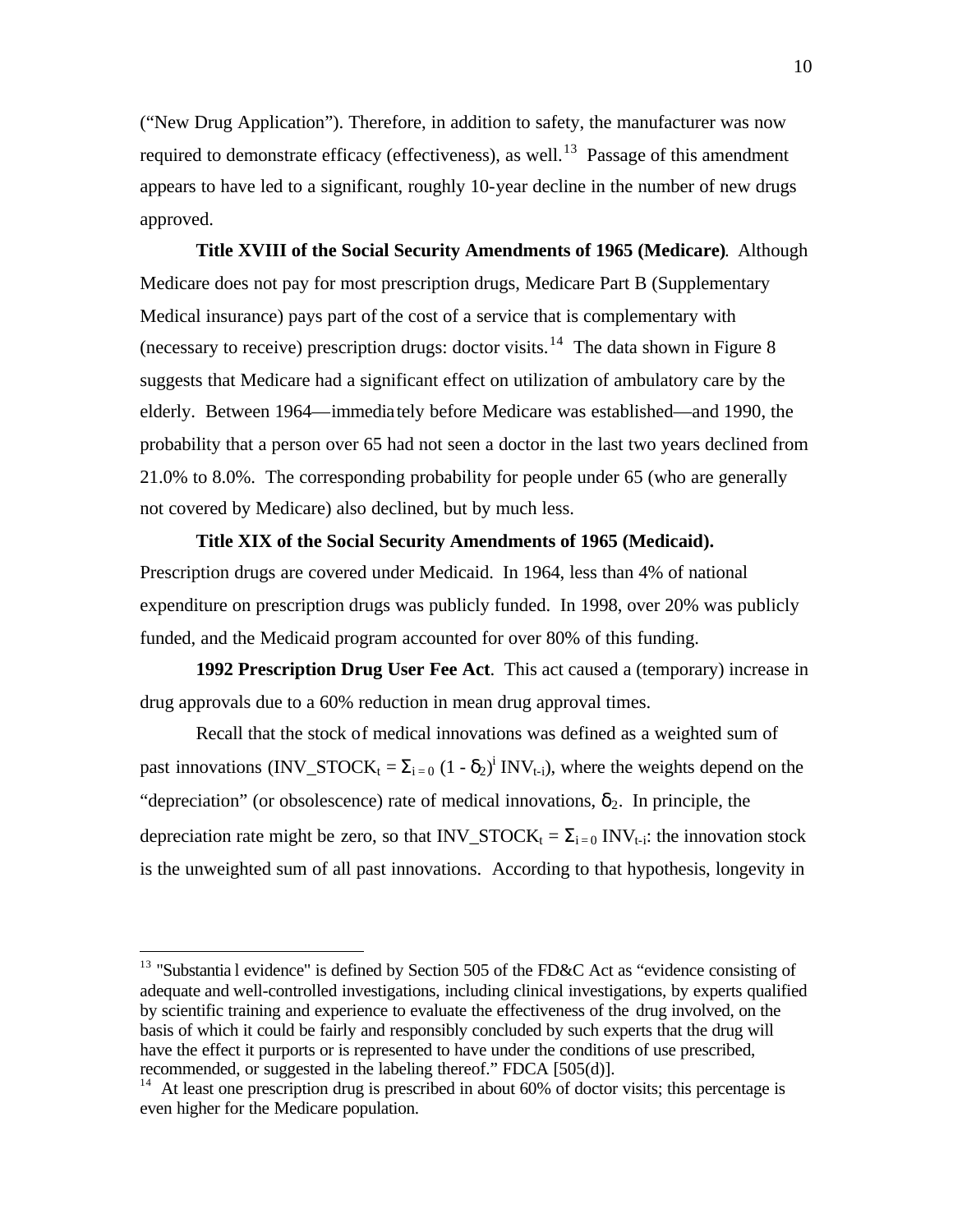year t would depend on the number of drugs ever approved up until year t (regardless of when they were approved).

We have evidence, however, that casts doubt on the hypothesis of zero depreciation. As mentioned above, the FDA provided us with a list of all drugs (new molecular entities) approved since 1950. We also have a comprehensive database (Multum's Lexicon<sup>15</sup>) of all drugs marketed in 1999. By comparing these two lists, we can determine how many drugs approved in each year beginning in 1950 were no longer being marketed in 1999. As Figure 9 reveals, about 20% of the drugs approved during 1950-93 were no longer on the market in 1999. The earlier the drug was approved, the lower the probability of being on the market in 1999: 28.6% of drugs approved in the 1950s had disappeared by 1999.

If the eventual disappearance of drugs from the market were inevitable—if it occurred regardless of the pace of subsequent innovation—then the fact that obsolescence occurs implies that a temporary increase in the number of innovations would have only a temporary impact on longevity. A permanent increase in the number of new drugs approved would be required to achieve a permanent longevity increase. However evidence presented in Lichtenberg and Philipson (2000) suggests that a drug's eventual disappearance (or the decline of its sales as it ages) is not automatic or exogenous, but is the result of "creative destruction": the entry of new, superior, products. Changes in the number of innovations will affect the obsolescence rate. Consequently, a temporary increase in the number of innovations could perhaps have a permanent impact on longevity.

#### **Empirical results**

 $\overline{a}$ 

Summary statistics for the 1960-1997 sample period are reported in Table  $1<sup>16</sup>$ Maximum likelihood estimates of longevity equations are presented in Table 2. All variables are expressed in natural logarithms, and all equations are estimated with a correction for first-order serial correlation of disturbances.

<sup>&</sup>lt;sup>15</sup> See http://www.multum.com/Lexicon.htm.

<sup>&</sup>lt;sup>16</sup> The underlying data are presented in Appendix Table 1.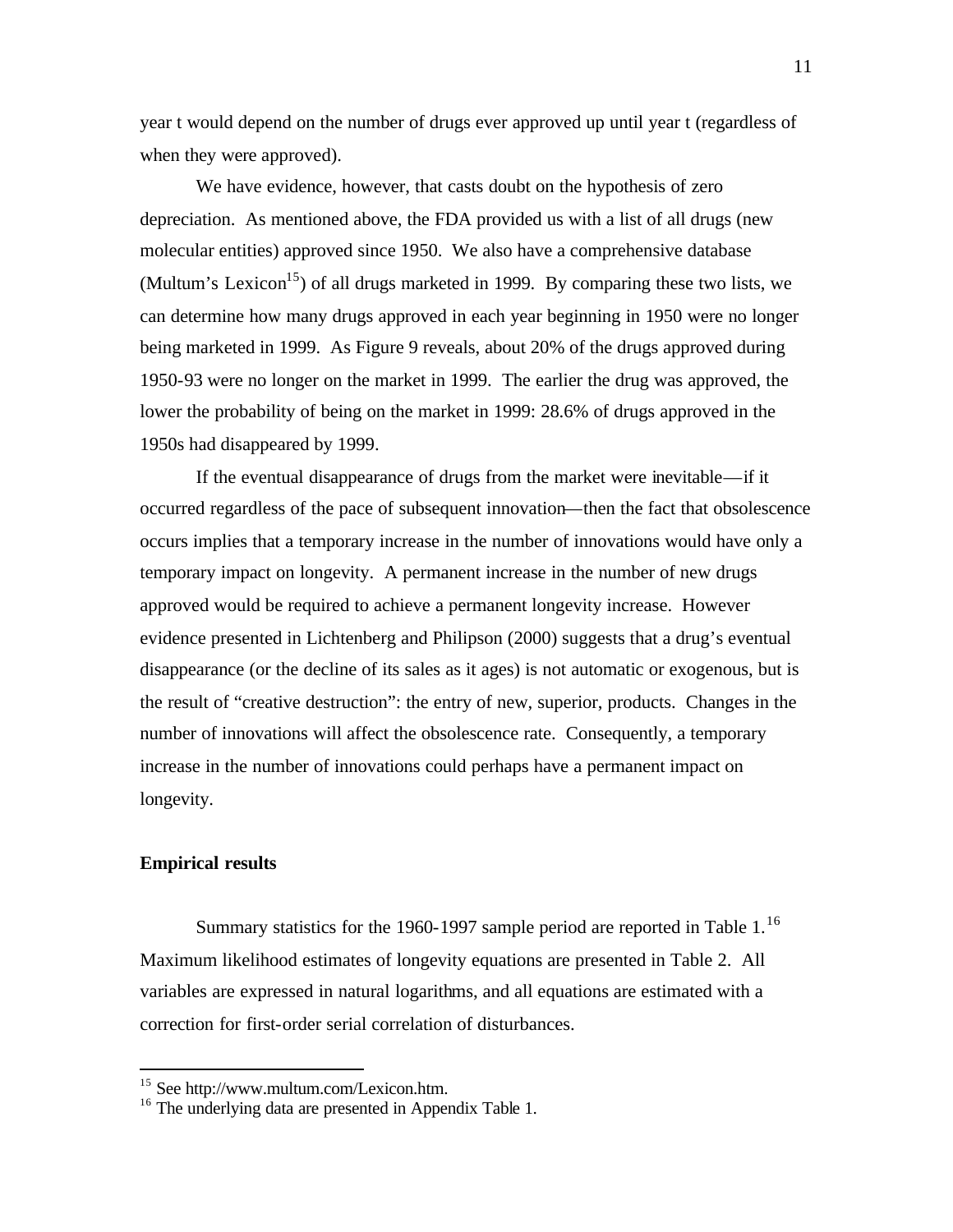The first column presents estimates of the most basic model, the regression of life expectancy at birth in year t (le) on its own lagged value  $(le_{-1})$ , the number of new molecular entities approved in year t (nme), and real per capita health expenditure in year t (exp). The coefficients on nme and exp are positive and highly statistically significant, which suggests that longevity is positively affected by current and lagged drug approvals and health expenditure.

To guard against the possibility that the positive partial correlation between longevity and health expenditure may be due to the effect of the former on the latter, rather than the reverse, in column (2) we substitute lagged health expenditure for current health expenditure.<sup>17</sup> This substitution has very little effect on the estimates (it actually *increases* the expenditure coefficient by about 10%), which seems to cast doubt on the reverse-causality hypothesis.

In column (3), we include two additional variables as "controls": a time trend, and real per capita income (GDP). Neither of these variables has statistically significant effects on longevity, and their inclusion scarcely changes the innovation and health expenditure coefficients.

These estimates permit us to perform a "growth accounting" exercise, i.e. to compute how much of the long-run growth in longevity during 1960-97 may be attributed to long-run growth in new drug approvals and in per capita health expenditure. To calculate the contribution of each of the two sources to longevity increase, we multiply the average rate of growth (from Table 1) by the respective long-run elasticity (from column 2 of Table 2).<sup>18</sup> These calculations are shown below.

 $17$  This specification corresponds to the hypothesis that current longevity depends on last year's accumulated stock of health expenditure.

<sup>&</sup>lt;sup>18</sup> We use the estimates from column 2 rather than column 3 because neither lagged gdp nor the time trend were statistically significant.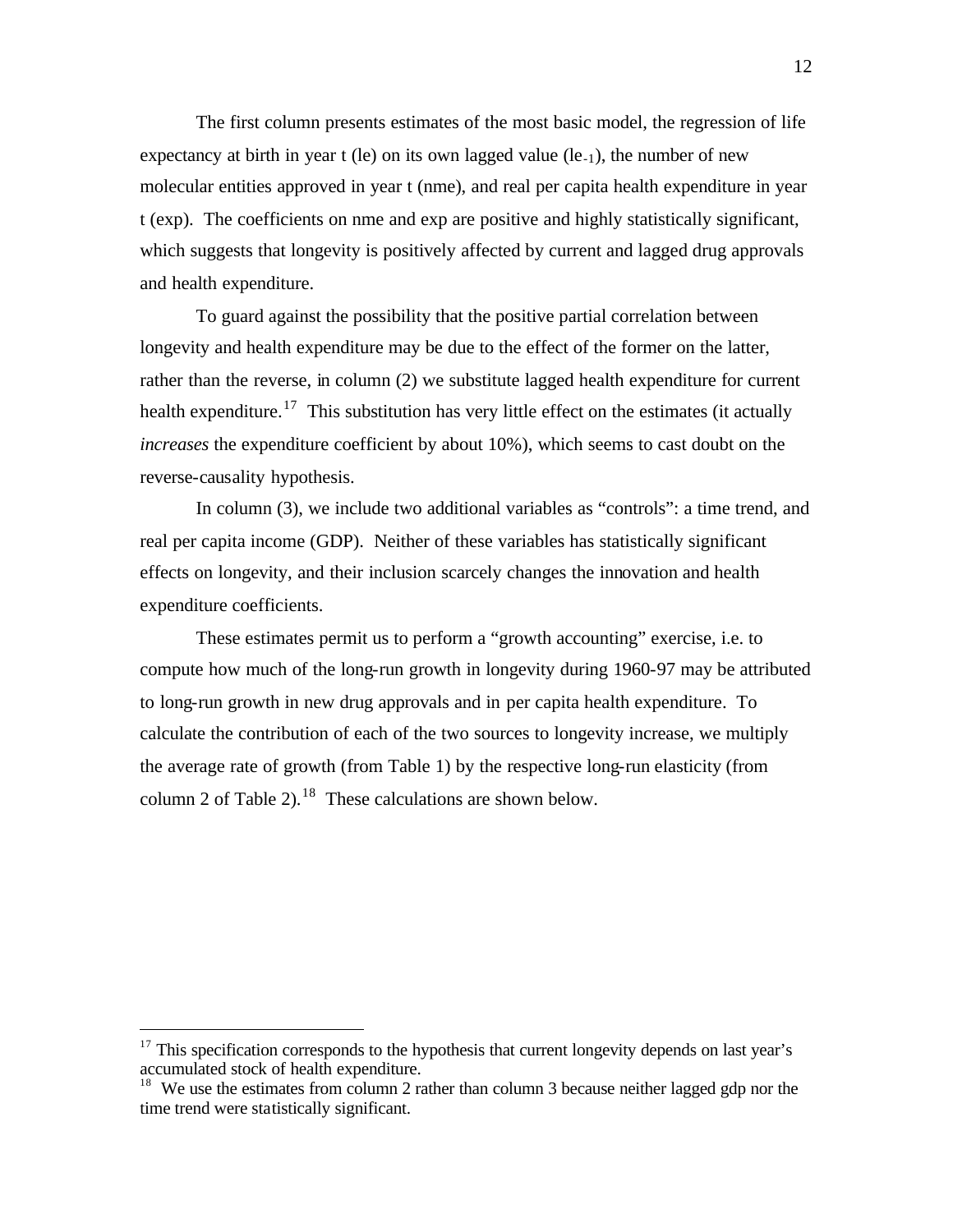|                            | mean   | long run                 | contribution to                   | contribution as $%$ of |
|----------------------------|--------|--------------------------|-----------------------------------|------------------------|
| Source of longevity growth |        | elasticity               | longevity growth actual longevity |                        |
| growth                     | rate   | $(Table 2, col. 2)$ rate |                                   | growth rate            |
| Number of new              |        |                          |                                   |                        |
| molecular entities         |        |                          |                                   |                        |
| approved                   | 0.0279 | 0.024                    | 0.000679                          | 27.0%                  |
| Real health                |        |                          |                                   |                        |
| expenditure per            |        |                          |                                   |                        |
| capita                     | 0.0260 | 0.074                    | 0.001918                          | 76.1%                  |

Increased drug approvals and health expenditure per person jointly explain just about 100%--slightly more: 103%--of the observed long-run longevity increase. The contribution of health expenditure is about three times as large as the contribution of new drug approvals. However the average level of health expenditure is much larger than the average level of (R&D) expenditure associated with new drug approvals. In 1993, the ratio of health R&D funding from all sources to national health expenditure was 3.5%; the ratio of pharmaceutical industry R&D expenditure to national health expenditure was probably just over 1%. The fact that the estimated relative longevity contribution of new drugs is about 30 times as large as relative expenditure on drug research suggests that a dollar of drug research tended to increase life expectancy more than a dollar of general medical expenditure. We will return to this point after presenting the rest of our estimates.

In column (4), we disaggregate total health expenditure per person into its two components, public and private health expenditure per person (exp\_g and exp\_p, respectively). If the longevity effect of an additional dollar of public health expenditure were the same as that of an additional dollar of private expenditure, the ratio of the exp\_g coefficient to the exp\_p coefficient should be equal to the average ratio of public to private expenditure, which is about 61%. The ratio of these two coefficients is higher than this—79%. This suggests that public health expenditure has a higher marginal effect on longevity than private health expenditure. The difference between these two ratios is not statistically significant, however.

Although the point estimate of the exp\_p coefficient is larger than that of the exp g coefficient, only the latter is statistically significantly different from zero. Thus,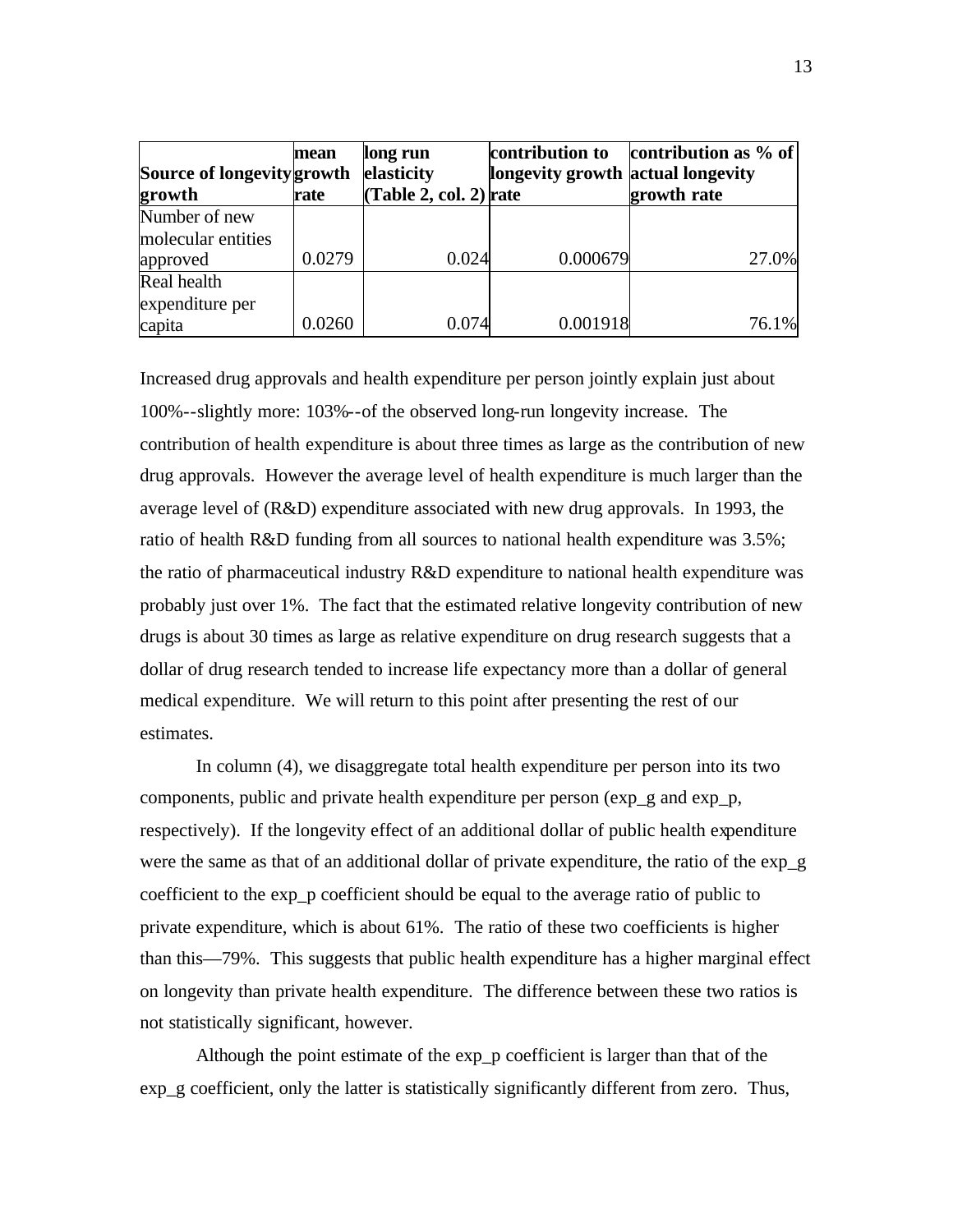the estimates provide strong evidence against the null hypothesis that public health expenditure has no effect on longevity, but not against the null hypothesis that private health expenditure has no effect on longevity.

The exp\_g coefficient is estimated much more precisely than the exp\_p coefficient (the standard error of the former is only 29% as large as that of the latter) because public health expenditure exhibited much greater variability during the sample period than private health expenditure. The standard deviation of the growth rate of public health expenditure was 1.7 times as great, and whereas private health expenditure growth ranged between  $-7\%$  to  $+8\%$ , public health expenditure growth ranged from  $-2\%$ to  $+25%$ .

Annual growth in the number of new drugs approved exhibited even greater volatility than growth in public health expenditure: the standard deviation of the growth rate of the number of new drugs approved was over 7 times as great as the standard deviation of private health expenditure growth. This volatility (relatively low serial correlation) of drug approvals suggests that it might be feasible to relax the assumption of strictly geometric decay of coefficients on lagged drug approvals, by including lagged as well as current values of nme in the model. Column (5) displays an equation including nme-1 as well as nme. Both coefficients are highly statistically significant, and their magnitudes indicate that a new drug approval in year t has about the same impact on longevity in year t+1 as it has on longevity in year t.<sup>19</sup> However inclusion of nme<sub>-1</sub> has virtually no effect on the estimate of the long-run elasticity of longevity with respect to new drug approvals, which is about .036.

The low serial correlation of new drug approvals also provides us with the opportunity to investigate the direction of causality between approvals and longevity. In column (6) we include the number of drugs approved in year  $t+1$  in the year-t longevity equation. If the coefficient on this variable were positive and significant, this would suggest that (for some reason) increases in longevity this year cause more drugs to be approved next year, rather than the reverse. But the coefficient on  $nme_{+1}$ , in contrast to

<sup>&</sup>lt;sup>19</sup> When additional lagged values of nme (nme<sub>-2</sub>, nme<sub>-3</sub>,...) are included, the coefficients on them are not statistically significant.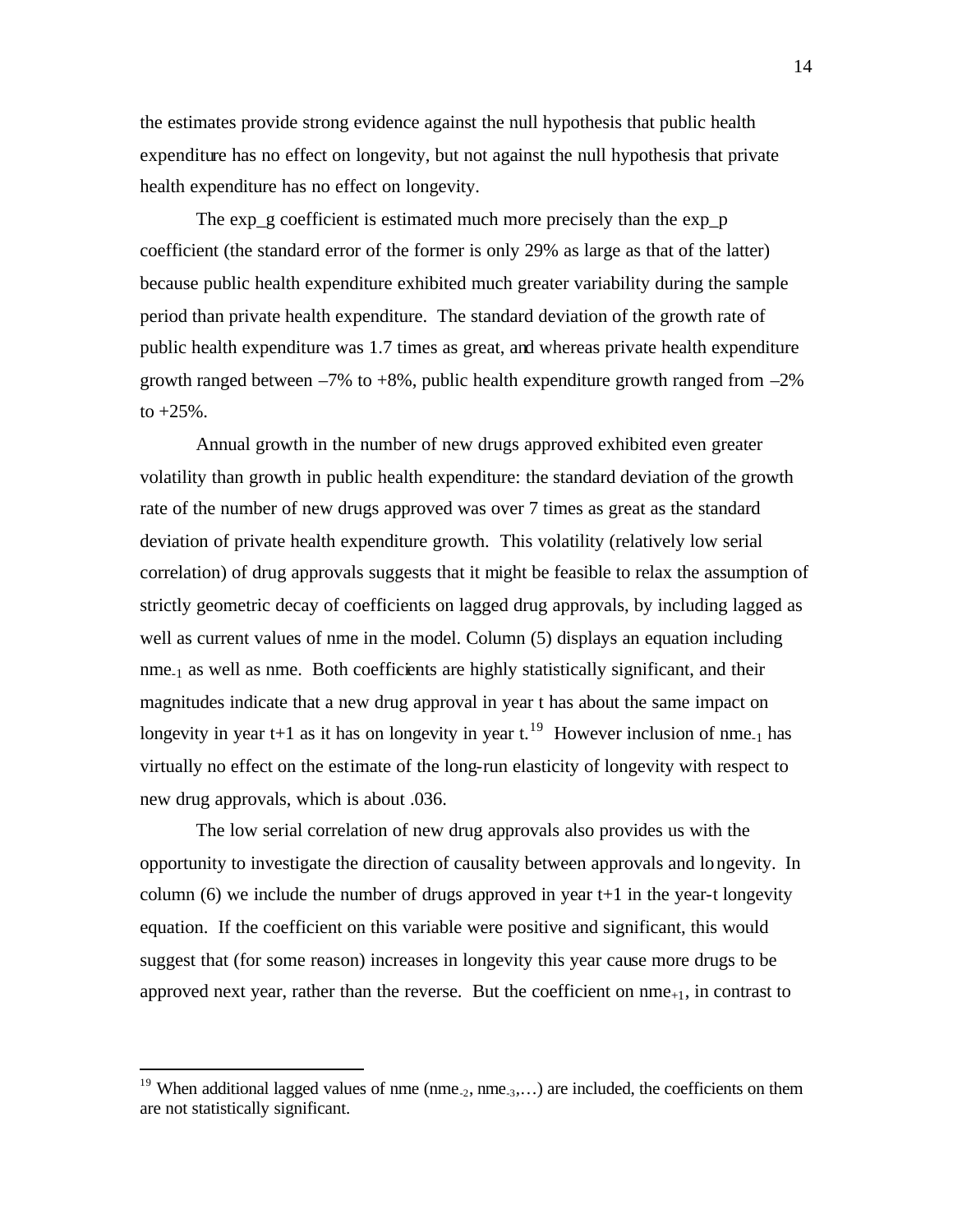those on nme and nme-1, is not significantly different from zero, suggesting that causality runs in only one direction, from new drug approvals to longevity.  $20$ 

All of the estimates presented so far have been of models of longevity of the entire population, i.e. of whites and blacks. In the last two columns of Table 2, we report estimates of longevity models estimated separately, by race. The new drug approvals coefficient is highly statistically significant in both equations, indicating that the longevity of both races is increased by pharmaceutical innovation. The estimated longrun elasticity of longevity with respect to new drugs approved is almost three times as large for blacks as it is for whites, a result we did not expect and do not, at present, have an explanation for. Another (possibly related) puzzle is the significant negative coefficient on the time trend in the black longevity equation. This implies that, in the absence of health expenditure growth and new drug approvals, black longevity would have *declined* during this period.

The point estimates of the private health expenditure coefficient are almost identical in the white and black longevity equations, but the coefficient is statistically significant only in the former equation. Thus, we can reject the null hypothesis that privately-funded health expenditure does not affect longevity in the case of whites, but not in the case of blacks. The public health expenditure coefficient is significant in both equations, but its magnitude is over twice as large in the black longevity equation as it is in the white longevity equation. This is not surprising, given the fact that the proportion of health expenditures that are publicly funded is larger for blacks than it is for whites. Indeed, as Figure 10 shows, for both races the ratio of the  $\exp g$  coefficient to the  $\exp p$ coefficient is very close to the 1996 ratio of public to private expenditure. This is consistent with the hypothesis that, for both races, the longevity effect of an additional dollar of public health expenditure is similar to that of an additional dollar of private expenditure.

 $20$  Granger causality testing within a vector autoregression (VAR) framework yields the same conclusion. When the growth rates of le and nme are both regressed on the first three lagged growth rates of both variables, the null hypothesis that nme does not Granger-cause le is easily rejected (p-value  $= .02$ ), but the null hypothesis that le does not Granger-cause nme cannot be rejected (p-value = .93). Similar results are obtained when the VAR includes health expenditure growth and gdp growth. I am grateful to Charles Himmelberg for helping me with the VAR analysis.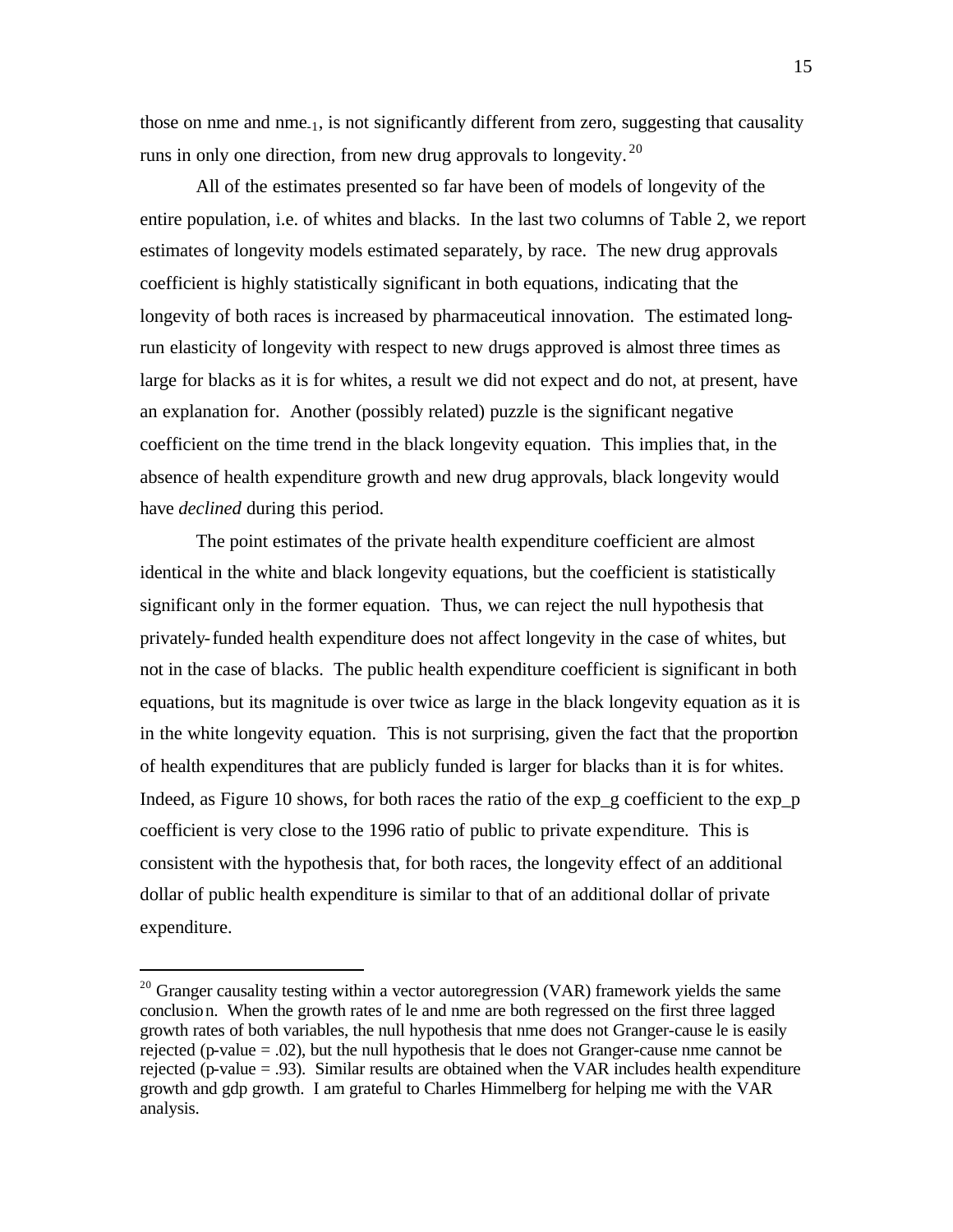We think that the preceding analysis provides strong support for the hypothesis that both medical innovation (in the form of new drug approvals) and expenditure on medical care (especially public expenditure) contributed to longevity increase during the period 1960-1997. Now we will use these estimates to calculate the "bang per buck", or its inverse: the medical care expenditure or pharmaceutical R&D expenditure per lifeyear gained.

These calculations are summarized in Table 3. Medical care expenditure per lifeyear gained is calculated in the first column. The starting point is the long-run elasticity of longevity with respect to total health expenditure, estimated in column (3) of Table 2 to be .0906. This means that a permanent 1% increase in per capita health expenditure would lead to a .0906% increase in life expectancy at birth. The sample mean value of per capita health expenditure is \$1306 (in 1982-84 dollars), and the sample mean value of life expectancy is 73.1 years. Evaluating the elasticity at the sample mean implies that a permanent \$1 increase in per capita health expenditure would increase life expectancy at birth by .0051 years (1.9 days). There are approximately 4 million Americans born each year, so the total number of life-years gained per year from a permanent \$1 increase in per capita health expenditure is 20,274. The annual cost of a permanent \$1 increase in per capita health expenditure is \$1 times the U.S. population, which averaged about 224 million during the sample period. Hence the cost of medical care per life-year gained is about \$11,000.

In the second column, we calculate pharmaceutical R&D expenditure per life-year gained. The long-run elasticity of longevity with respect to the number of new drugs approved is estimated in column (3) of Table 2 to be .0265. The sample mean number of drugs approved per year is 20.8. Evaluating the elasticity at the sample mean implies that, if one additional drug were approved every year, life expectancy at birth would increase by .093 years (just over a month). The total number of life-years gained per year from a permanent unit increase in new drug approvals is about 372 thousand. The average cost of obtaining FDA approval of a new drug is generally thought to be in the neighborhood of \$500 million. Hence we estimate pharma ceutical R&D expenditure per life-year gained to be about \$1345.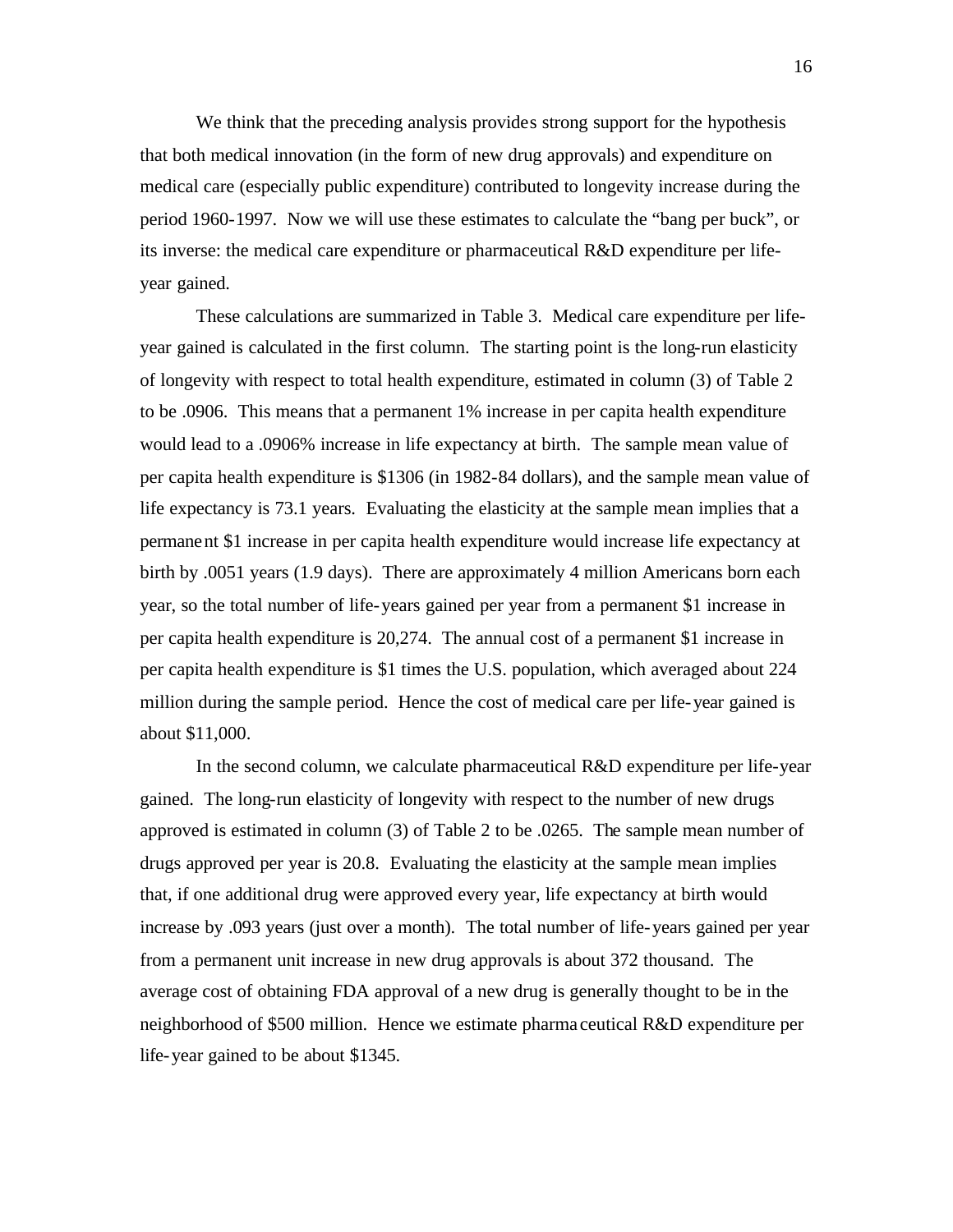This suggests that increased development of new drugs may be a more costeffective way of increasing life expectancy than increased medical expenditure in general: pharmaceutical R&D expenditure per life-year gained is about one eighth of the cost of medical care per life-year gained. Although overall medical care appears to be less cost-effective, recent research by Nordhaus and by Topel and Murphy suggests that the benefits to it greatly exceed the costs. They estimate that the average value of a lifeyear is approximately \$150,000. This figure implies that the benefit-cost ratio of general medical expenditure is 13.6, and that the ratio for pharmaceutical R&D is over 100!  $(111.5).$ 

### **Conclusions**

Between 1960 and 1997, life expectancy at birth increased approximately 10%, from 69.7 to 76.5 years. Nordhaus (1999) estimates that the value of life extension during this period nearly equaled the gains in tangible consumption.

While life expectancy has tended to increase since 1960, there have been substantial fluctuations in the rate of increase. In this paper we investigate whether an aggregate health production function can help to explain the annual time-series behavior of U.S. life expectancy since 1960. We view life expectancy as the *output* of the health production function. In general, production functions have two types of arguments- inputs and technology—and output fluctuations are attributable to fluctuations in both of these.

We estimate the longevity model using annual U.S. time-series data on life expectancy, health expenditure, and medical innovation for the period 1960-1997. Reliable annual data are available for only one type of innovation: new drugs. Although new drugs represent only one type of medical innovation, pharmaceutical R&D accounts for a significant fraction of total biomedical research. In 1993, pharmaceutical industry R&D accounted for 61.3% of industry-funded health R&D, and for 31.0% of total health R&D.

The empirical analysis provides strong support for the hypothesis that both medical innovation (in the form of new drug approvals) and expenditure on medical care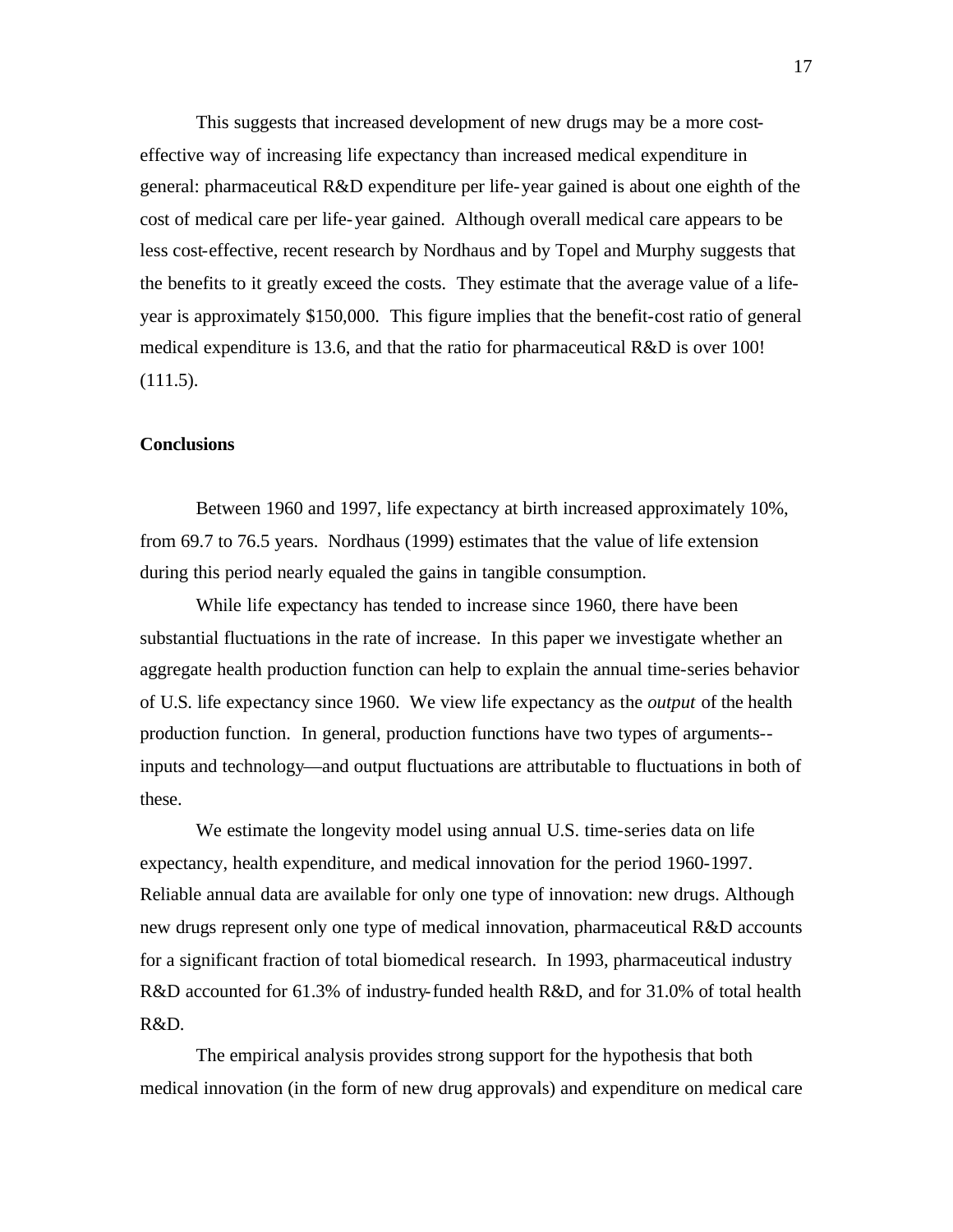(especially public expenditure) contributed to longevity increase during the period 1960- 1997. Increased drug approvals and health expenditure per person jointly explain just about 100% of the observed long-run longevity increase. The fact that the estimated relative longevity contribution of new drugs is about 30 times as large as relative expenditure on drug research suggests that a dollar of drug research tended to increase life expectancy more than a dollar of general medical expenditure.

The estimates provide strong evidence against the null hypothesis that public health expenditure has no effect on longevity, but not against the null hypothesis that private health expenditure has no effect on longevity. This is at least partly attributable to the fact that public health expenditure exhibited much greater variability during the sample period than private health expenditure. The longevity of both races was increased by pharmaceutical innovation.

The cost of medical care per life-year gained is about \$11,000. We estimate pharmaceutical R&D expenditure per life-year gained to be about \$1345. This suggests that increased development of new drugs may be a more cost-effective way of increasing life expectancy than increased medical expenditure in general: pharmaceutical R&D expenditure per life-year gained is about one eighth of the cost of medical care per lifeyear gained. Topel and Murphy estimate that the average value of a life-year is approximately \$150,000. This figure implies that the benefit-cost ratio of general medical expenditure is 13.6, and that the ratio for pharmaceutical R&D exceeds 100.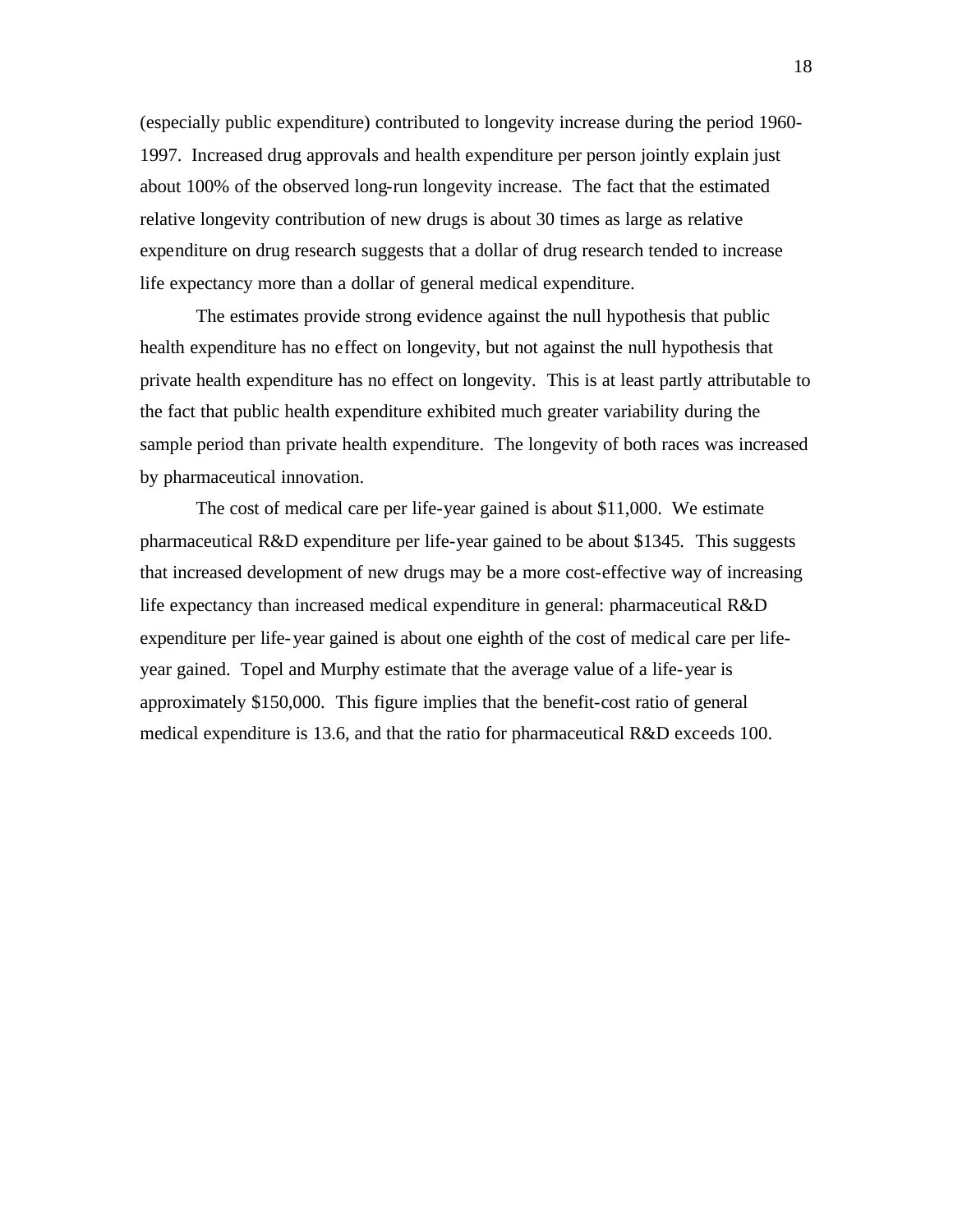#### **REFERENCES**

Anderson, Robert (1999). United States life tables, 1997. National vital statistics reports; vol 47 no. 28. Hyattsville, Maryland: National Center for Health Statistics.

Greene, William (1997), *Econometric Analysis*, Third edition (Upper Saddle River, NJ: Prentice-Hall).

Health Care Financing Administration, Office of the Actuary: National Health Statistics Group, National Health Expenditures by Type of Service and Source of Funds: Calendar Years 1960-98, http://www.hcfa.gov/stats/nhe-oact/tables/nhe98.csv

Johnston, J. (1984), *Econometric Methods*, Third edition (New York: McGraw Hill).

Lichtenberg, Frank, and Tomas Philipson (2000), "Creative vs. Uncreative Destruc tion of Innovative Returns: An Empirical Examination of the U.S. Pharmaceuticals Market," unpub. working paper.

Nordhaus, William D. (1999), "Incorporating the Health of Nations in the Wealth of Nations: The Contribution of Improved Longevity to National Income", in *The Economic Value of Medical Research*, ed. by Kevin Murphy and Robert Topel (Chicago: University of Chicago Press, forthcoming).

Topel, Robert, and Kevin Murphy, "The Economic Value of Medical Research", in *The Economic Value of Medical Research*, ed. by Kevin Murphy and Robert Topel (Chicago: University of Chicago Press, forthcoming).

U.S. Bureau of Labor Statistics, http://www.bls.gov/cpihome.htm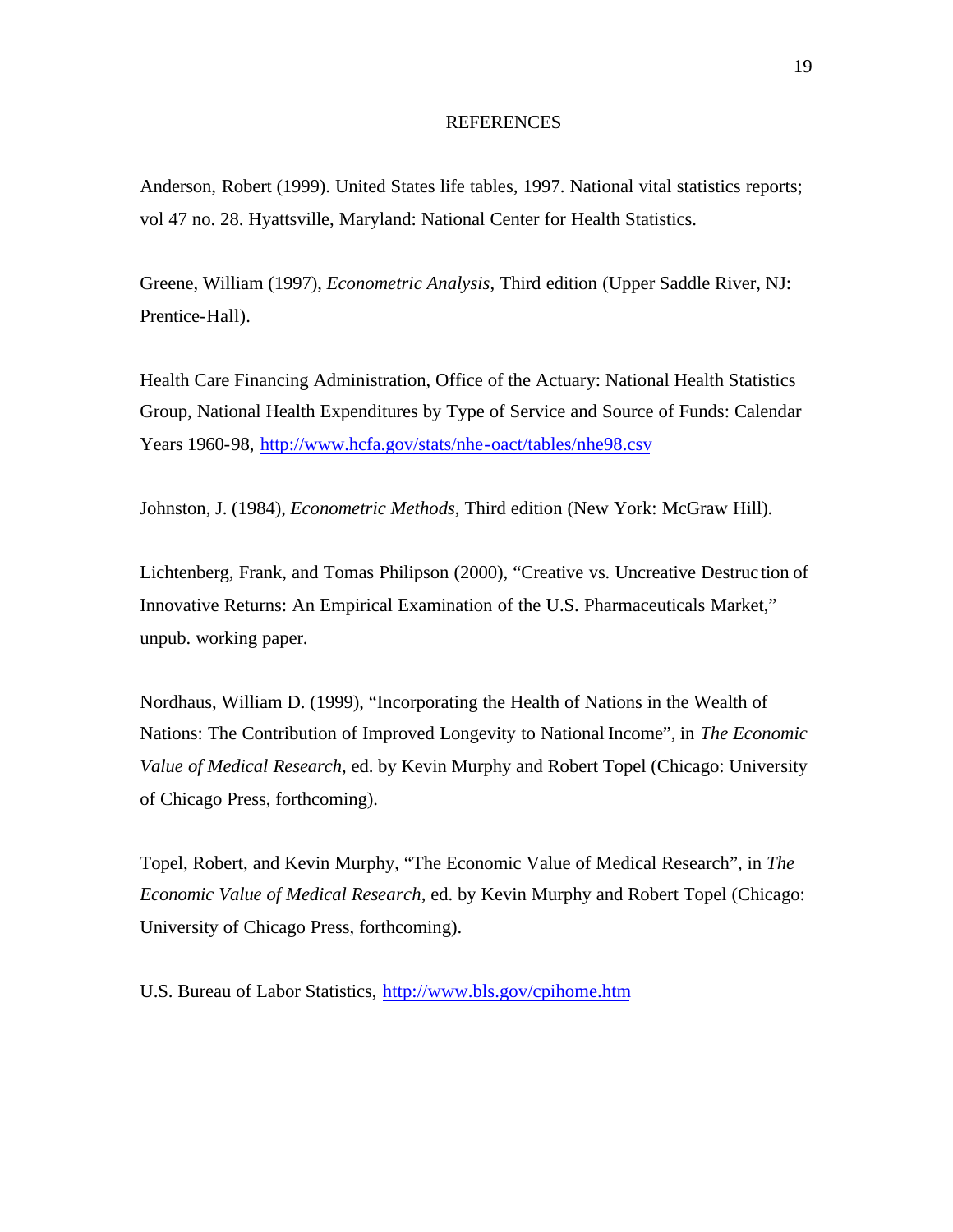Figure 1

**Figure 1 Life expectancy at birth, 1960-1997: trend and fluctuations**



**Year**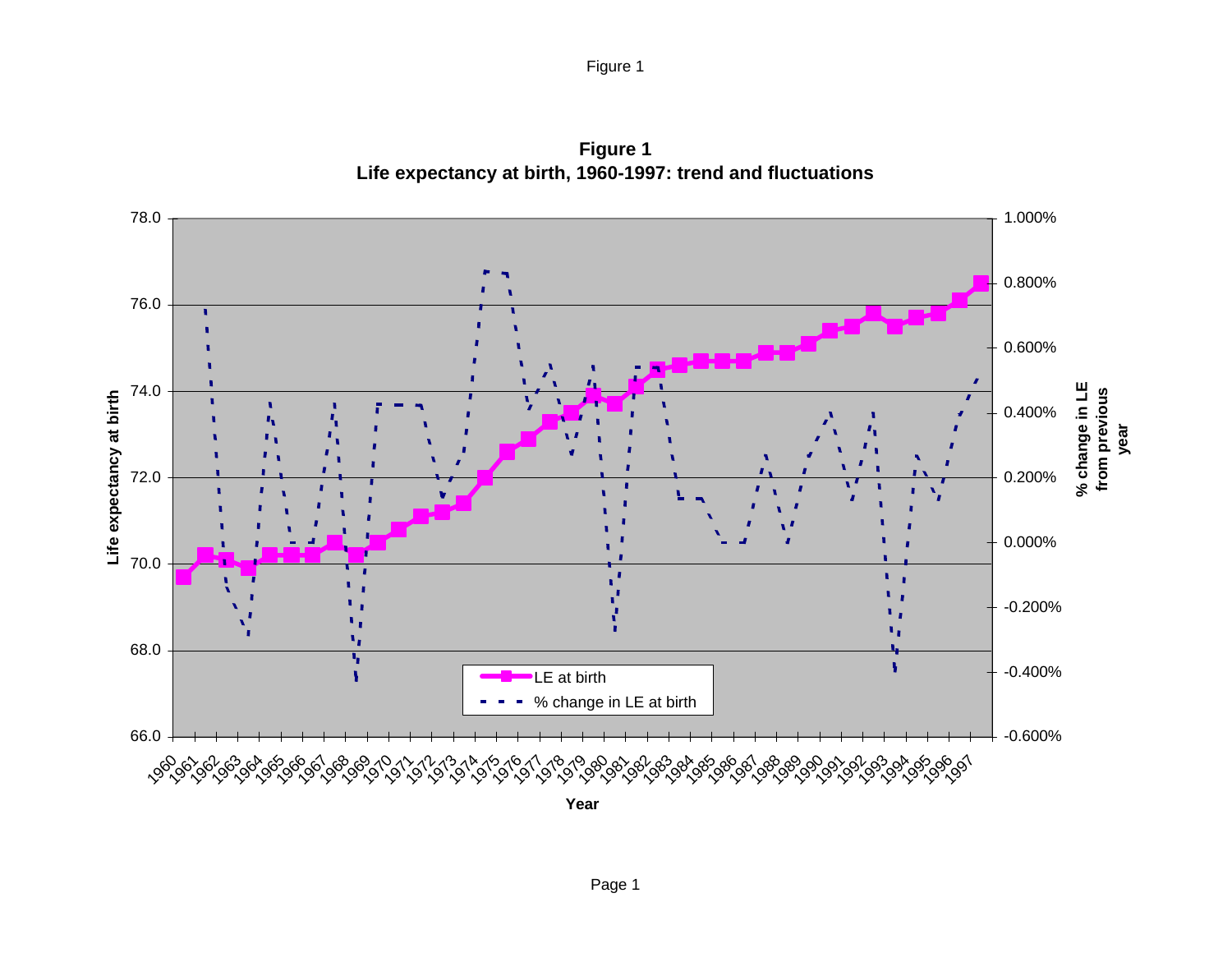

**Figure 2 Annual growth rates of life expectancy at birth and real GDP per capita, 1960-1997**

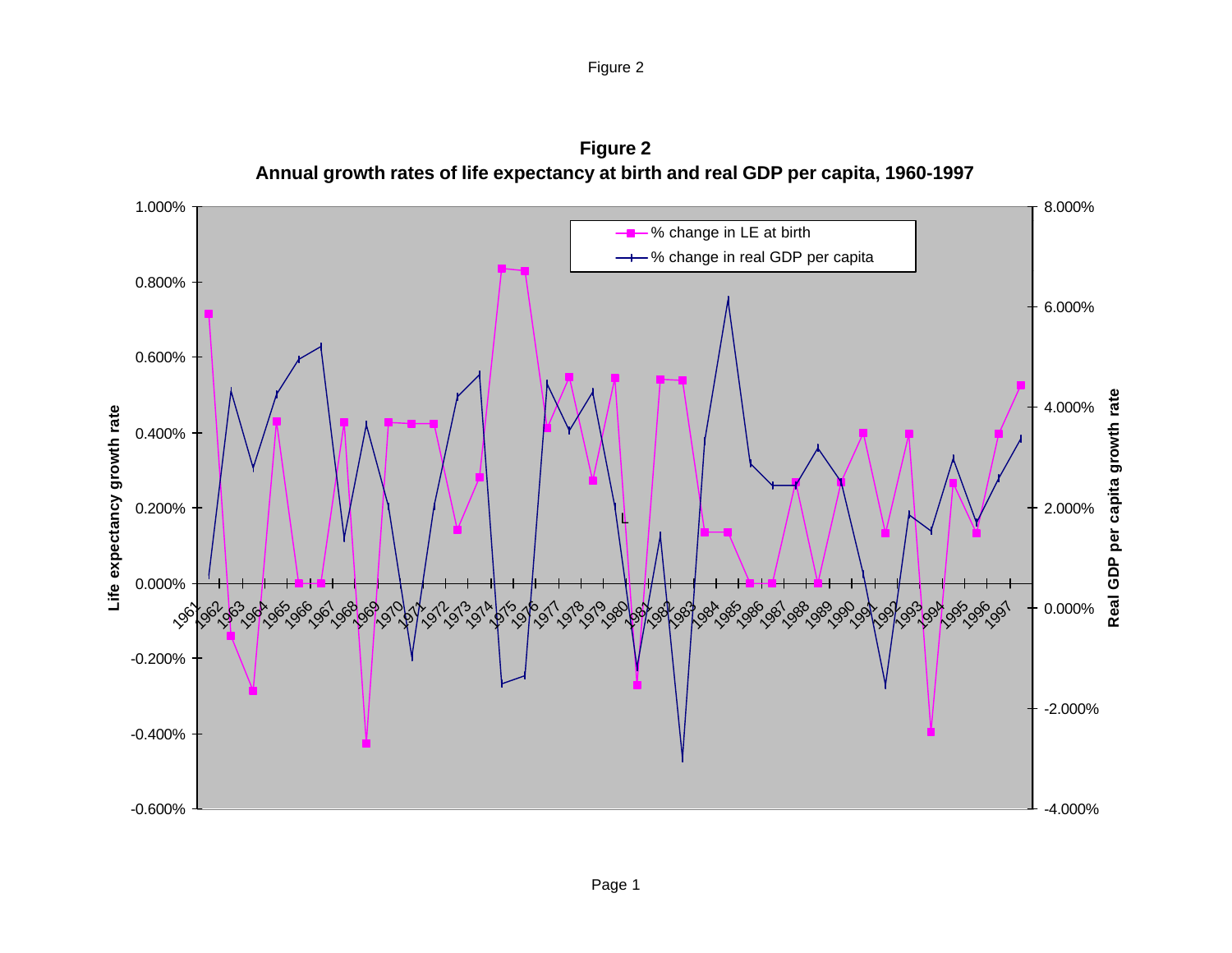**Figure 3 Life expectancy at birth and at age 40**

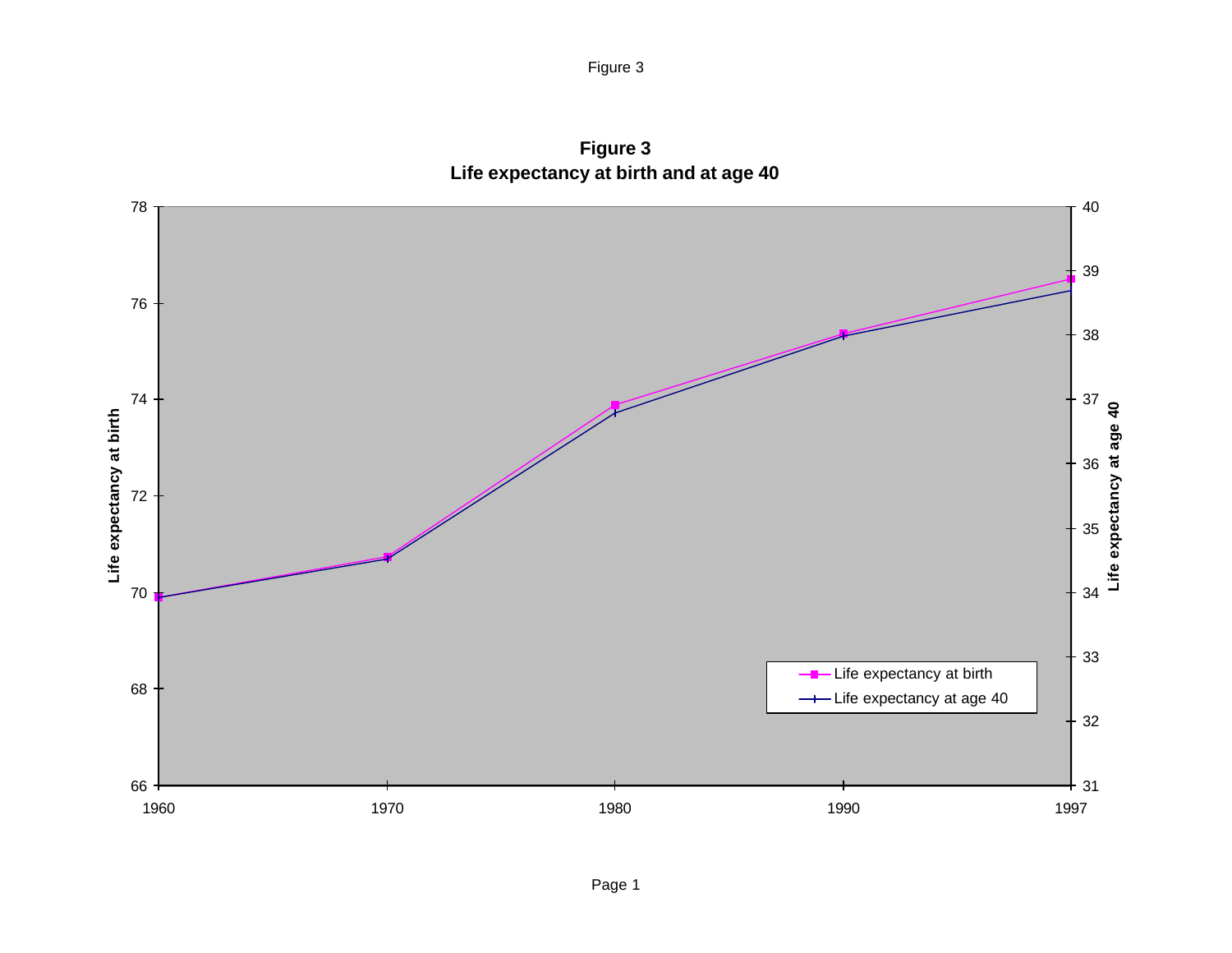**Figure 4 Life expectancy of blacks at birth as a % of life expectancy of whites at birth**

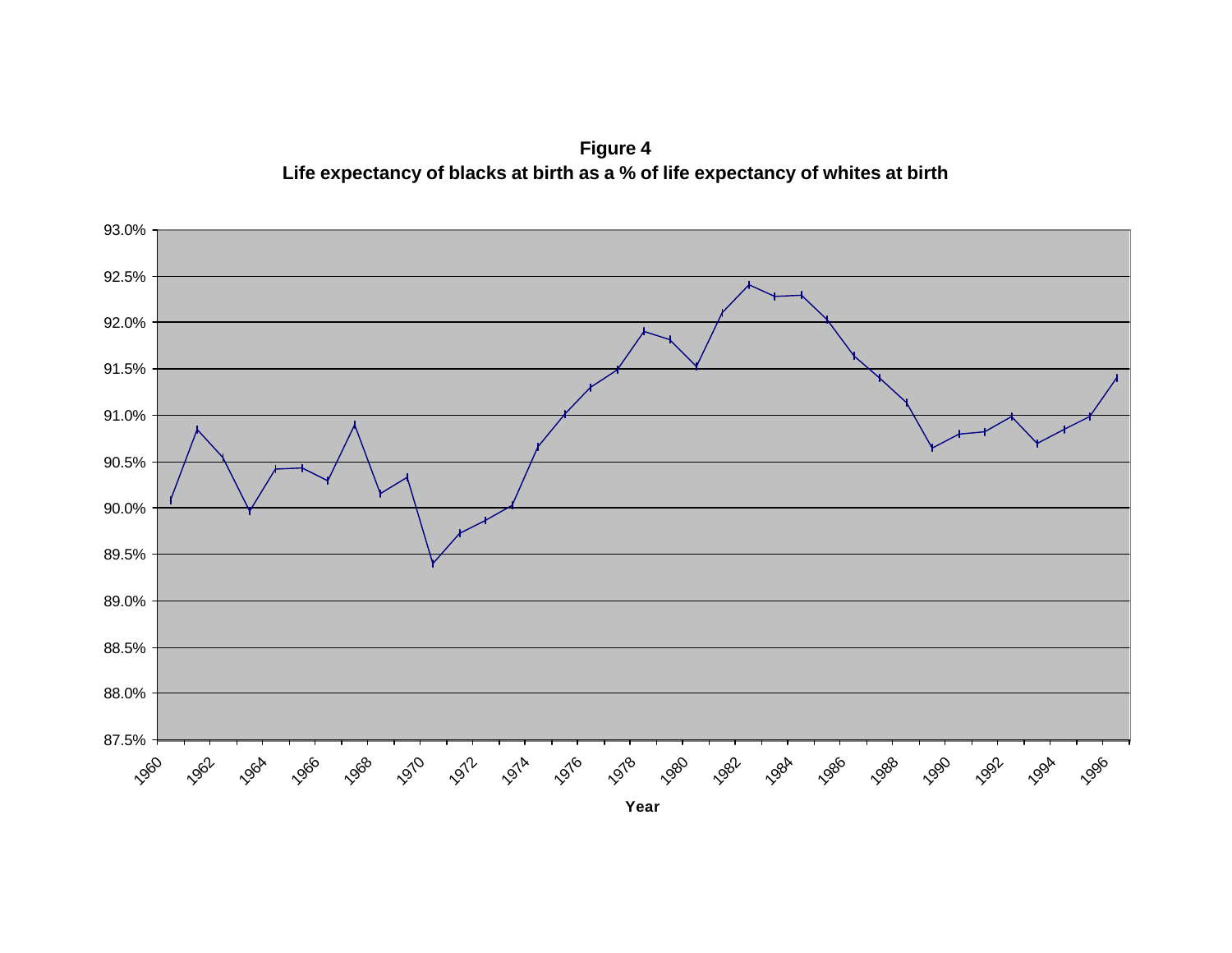

**Figure 5 Real public and private health expenditure per capita**

Figure 5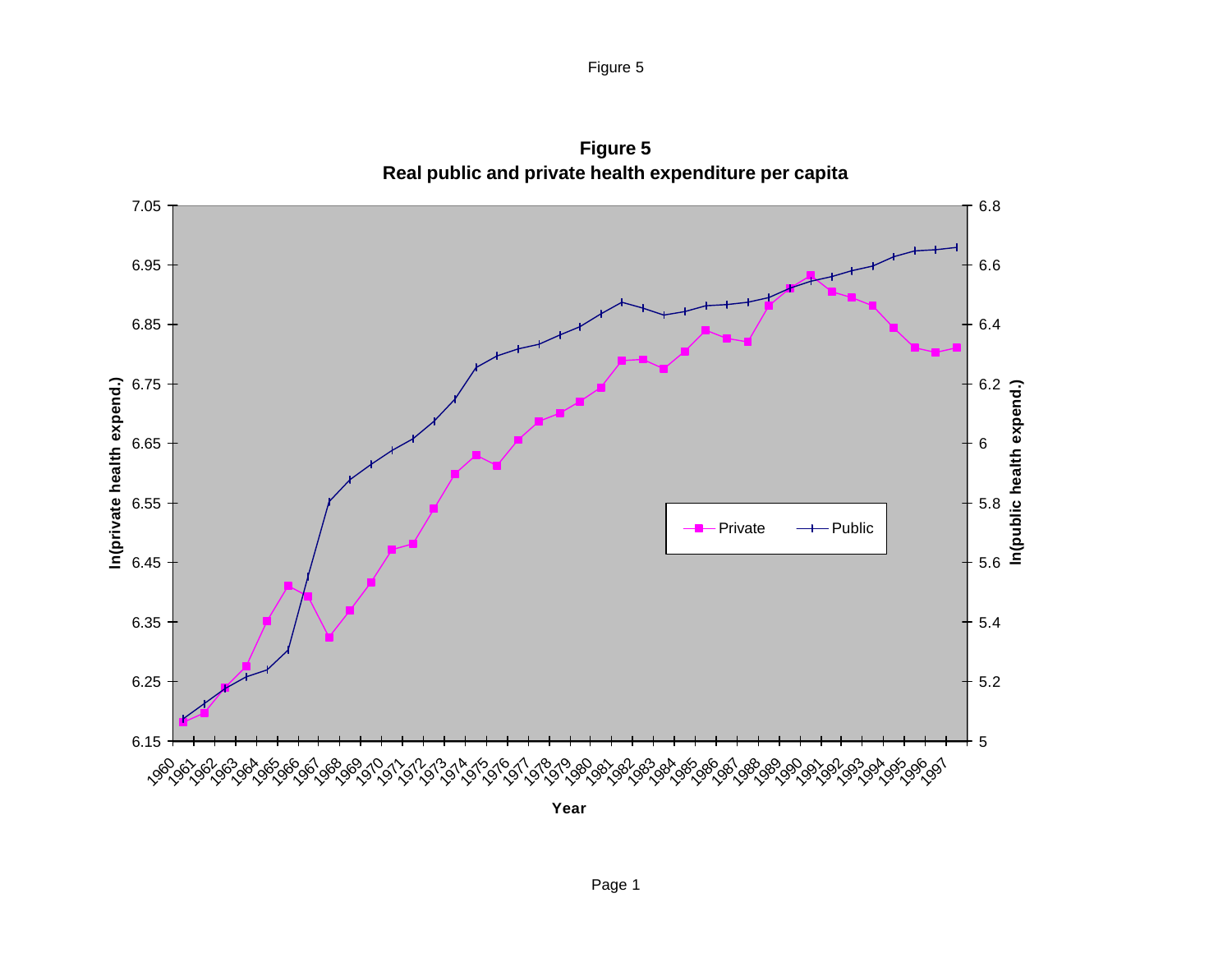**Figure 6 Mean medical expenditure in 1977, by age**

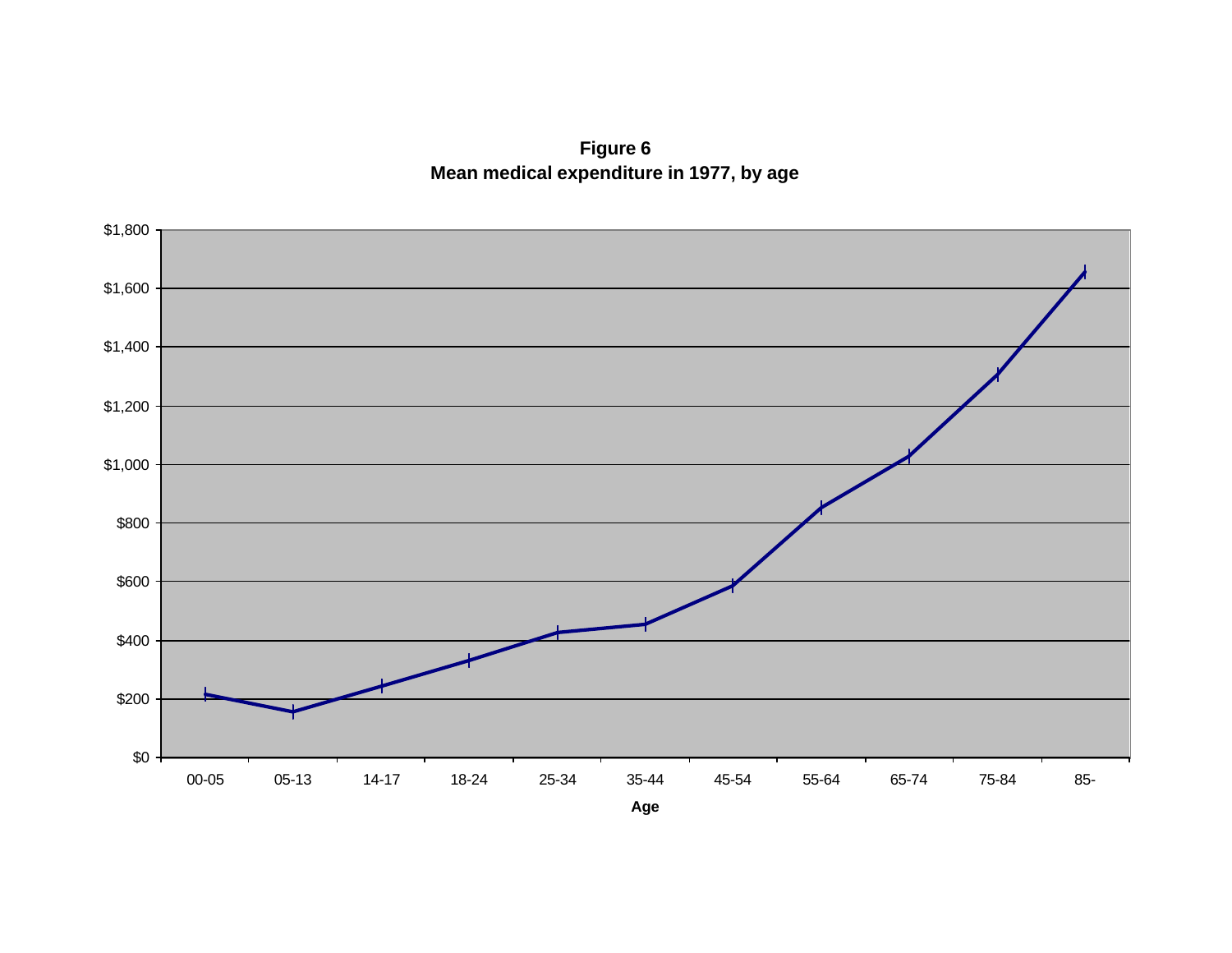**Figure 7 Number of new molecular entities approved by the FDA, 1960-97** 

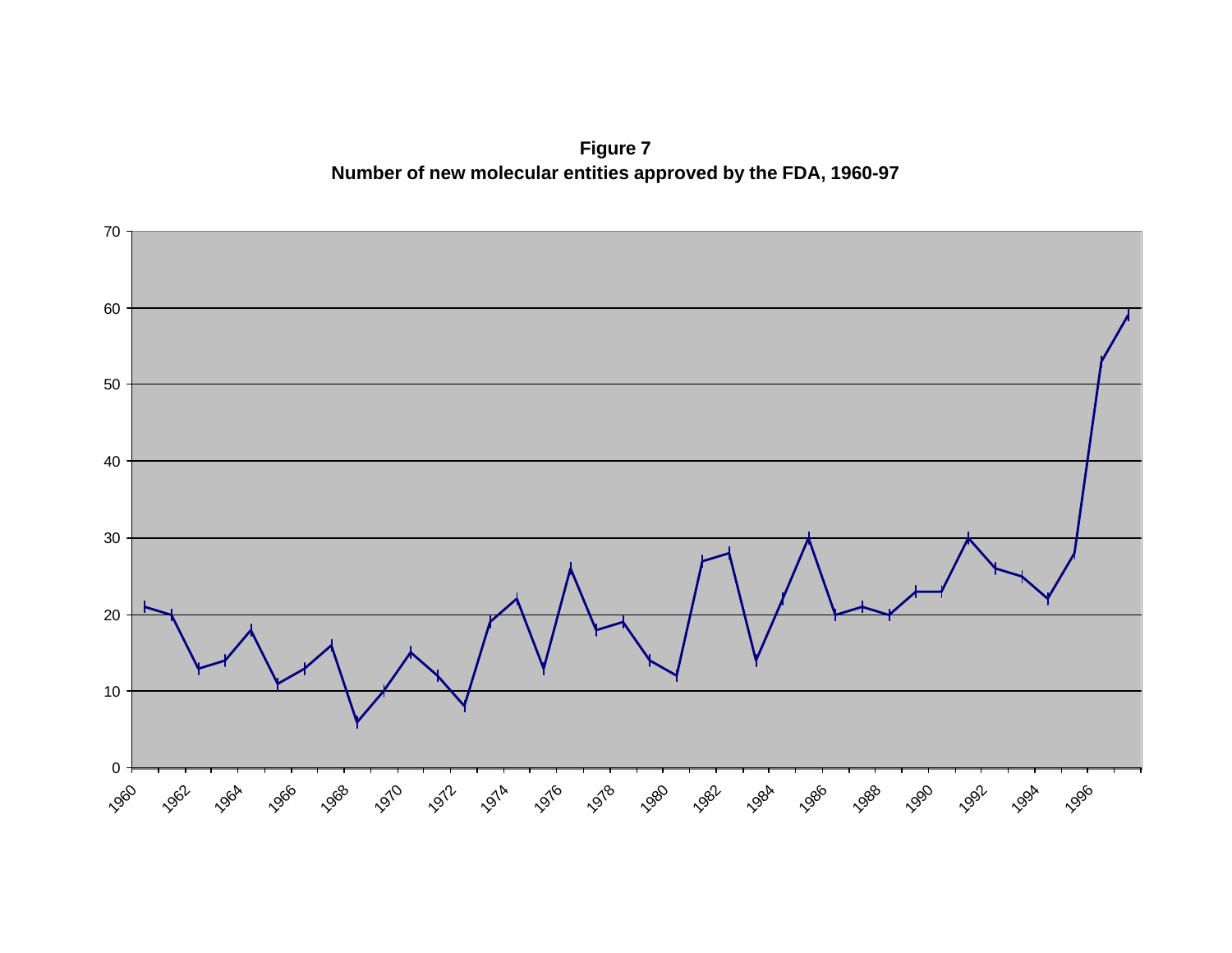25 ■1964 21.0 ■1990 20 19.0 Probability (%) **Probability (%)** 15 12.7 10 8.1 5  $0<sup>1</sup>$ 0-64 65 and over **Age** Source: Health, United States, 1999, Table 78.

**Figure 8 Probability of no physician contact within last 2 years, by age and year**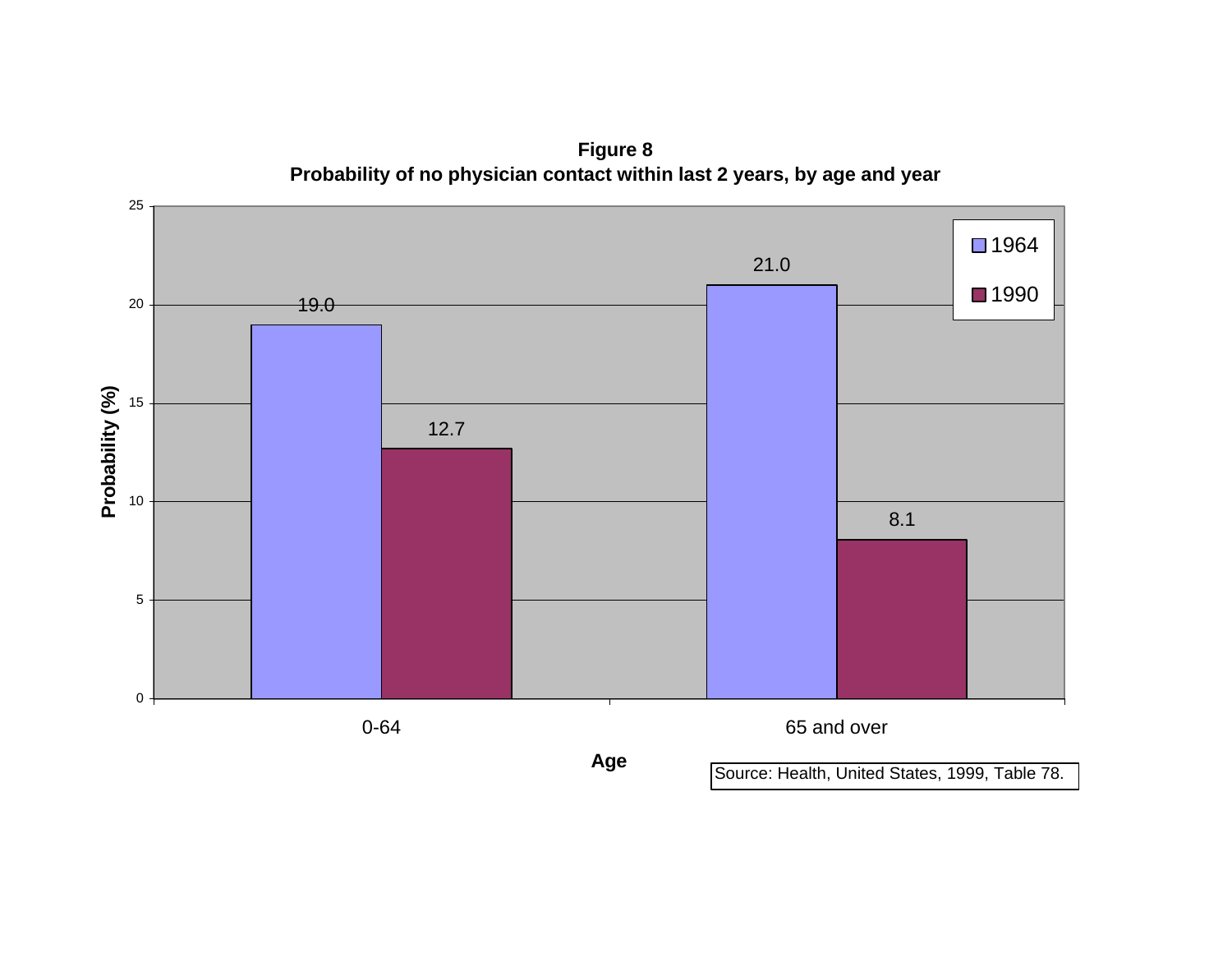Figure 9 Percentage of drugs no longer marketed in 1999, by FDA approval year

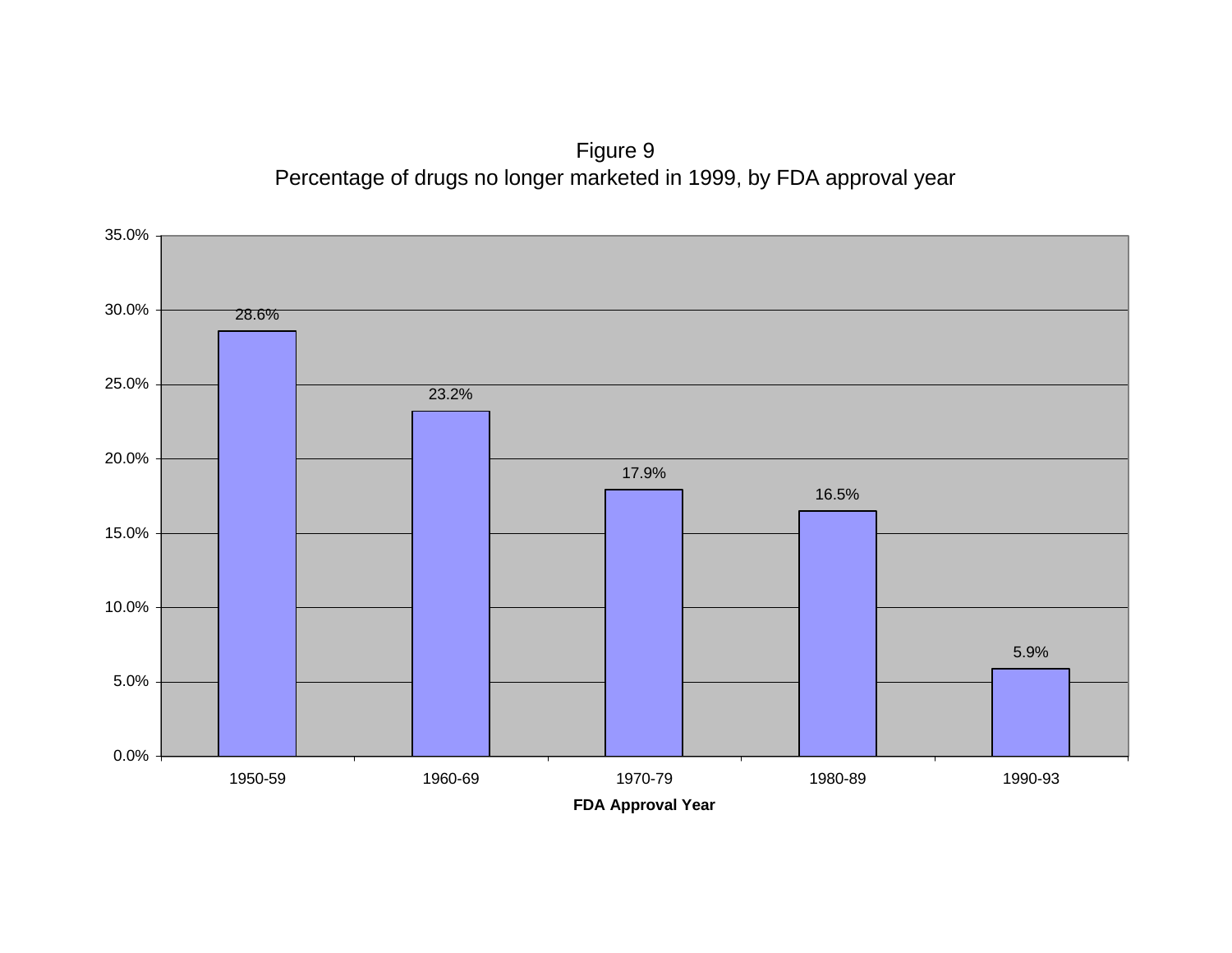Table 1 Summary statistics for 1960-1997 sample period

|                                            |         |              |          |         | first-order |
|--------------------------------------------|---------|--------------|----------|---------|-------------|
|                                            |         |              |          |         | serial      |
|                                            |         | standard     |          |         | correl.     |
|                                            | mean    | deviation    | minimum  | maximum | coeff.      |
|                                            |         |              |          |         |             |
|                                            |         |              | Levels   |         |             |
|                                            |         |              |          |         |             |
| Life expectancy at birth (years)           | 73.1    | 2.247534     | 69.7     | 76.5    | 0.995       |
| Number of new molecular entities approved  | 20.8    | 10.45675     | 6        | 59      | 0.561       |
| Real health expenditure per capita         | 1305.9  | 361.2648     | 643.8    | 1721.5  | 0.998       |
| Real public health expenditure per capita  | 521.9   | 198.1603     | 159.8    | 778.1   | 0.995       |
| Real private health expenditure per capita | 784.0   | 167.293      | 484      | 1024.3  | 0.990       |
| Real GDP per capita                        | 21286.1 | 4959.36      | 13155    | 30470   | 0.996       |
|                                            |         |              |          |         |             |
|                                            |         | Growth rates |          |         |             |
|                                            |         |              |          |         |             |
| Life expectancy at birth (years)           | 0.003   | 0.003        | $-0.004$ | 0.008   | $-0.018$    |
| Number of new molecular entities approved  | 0.028   | 0.413        | $-0.981$ | 0.865   | $-0.307$    |
| Real health expenditure per capita         | 0.026   | 0.025        | $-0.019$ | 0.064   | 0.595       |
| Real public health expenditure per capita  | 0.043   | 0.056        | $-0.022$ | 0.253   | 0.643       |
| Real private health expenditure per capita | 0.017   | 0.033        | $-0.068$ | 0.077   | 0.333       |
| Real GDP per capita                        | 0.023   | 0.021        | $-0.030$ | 0.061   | 0.193       |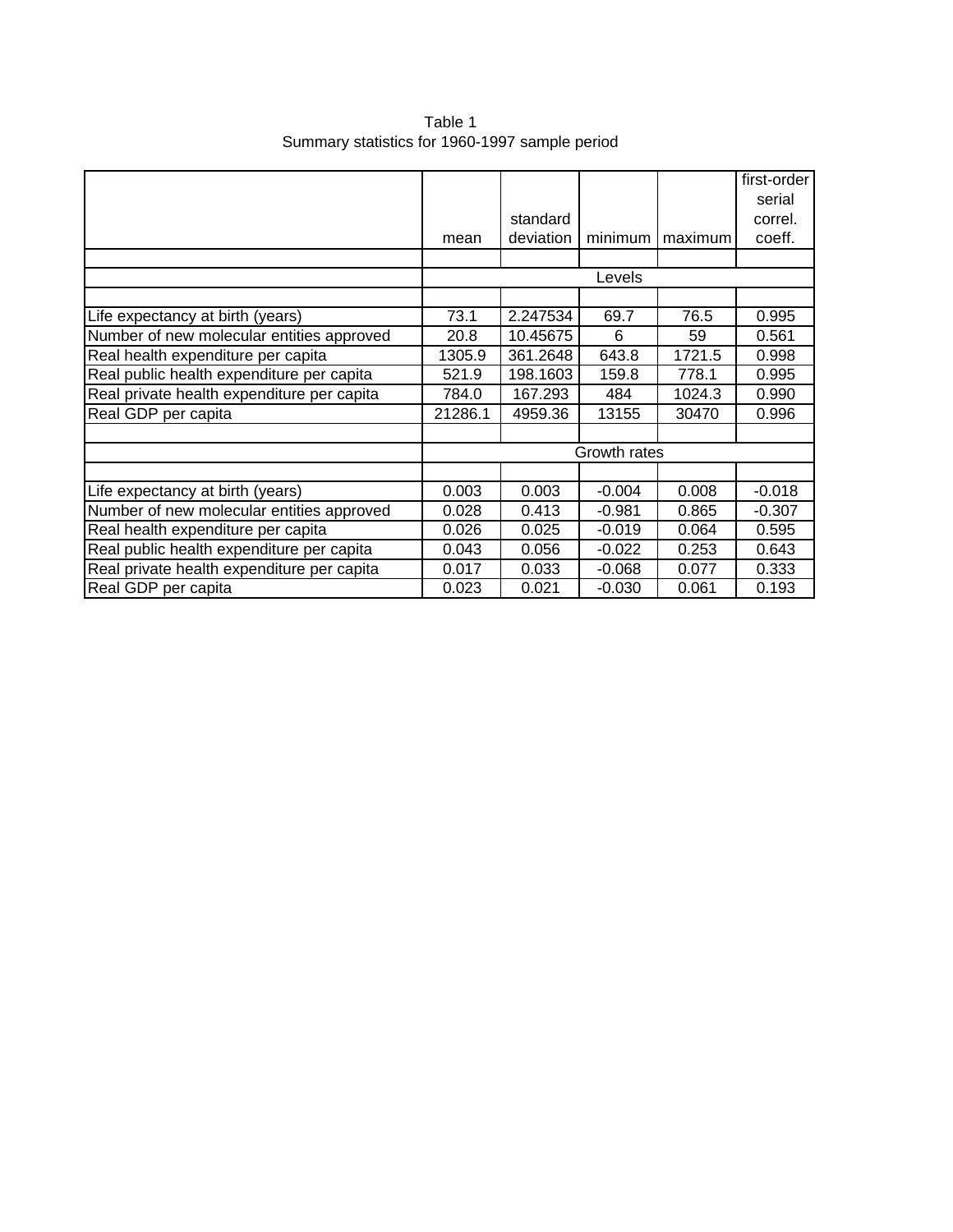|                        |              |                |             | <i>(ג</i> אסוואוס ווו parchium) (ג |             |             |                |             |
|------------------------|--------------|----------------|-------------|------------------------------------|-------------|-------------|----------------|-------------|
| Column                 | $\mathbf{1}$ | $\overline{2}$ | 3           | 4                                  | 5           | 6           | $\overline{7}$ | 8           |
|                        |              |                |             |                                    |             |             |                |             |
| race                   | both         | both           | both        | both                               | both        | both        | white          | black       |
| $le_{-1}$              | 0.7886       | 0.7612         | 0.7748      | 0.8162                             | 0.7614      | 0.7611      | 0.794          | 0.8219      |
|                        | (23.36)      | 21.86)         | (13.06)     | (15.45)                            | (11.73)     | (11.74)     | (14.13)        | (13.77)     |
|                        |              |                |             |                                    |             |             |                |             |
| $nme+1$                |              |                |             |                                    |             | 0.001262    |                |             |
|                        |              |                |             |                                    |             | (1.02)      |                |             |
|                        |              |                |             |                                    |             |             |                |             |
| nme                    | 0.005673     | 0.00581        | 0.005962    | 0.00623                            | 0.005435    | 0.005104    | 0.005411       | 0.0137      |
|                        | (5.18)       | (5.67)         | (5.43)      | (5.75)                             | (5.05)      | (4.11)      | (5.48)         | (5.55)      |
|                        |              |                |             |                                    |             |             |                |             |
| $nme_{-1}$             |              |                |             |                                    | 0.003043    | 0.003721    |                |             |
|                        |              |                |             |                                    | (2.45)      | (2.56)      |                |             |
|                        |              |                |             |                                    |             |             |                |             |
| exp                    | 0.016        |                |             |                                    |             |             |                |             |
|                        | (5.47)       |                |             |                                    |             |             |                |             |
|                        |              |                |             |                                    |             |             |                |             |
| $exp_{-1}$             |              | 0.0176         | 0.0204      |                                    |             |             |                |             |
|                        |              | (6.25)         | (4.62)      |                                    |             |             |                |             |
|                        |              |                |             |                                    |             |             |                |             |
| public <sub>-1</sub>   |              |                |             | 0.006855                           | 0.007901    | 0.007792    | 0.005184       | 0.0114      |
|                        |              |                |             | (3.93)                             | (4.33)      | (4.19)      | (3.25)         | (2.82)      |
|                        |              |                |             | 0.008674                           | 0.01        | 0.009707    |                |             |
| private <sub>-1</sub>  |              |                |             |                                    |             |             | 0.0108         | 0.0121      |
|                        |              |                |             | (1.48)                             | (1.62)      | (1.34)      | (2.02)         | (0.95)      |
|                        |              |                | $-0.007233$ |                                    | 0.000754    | 0.007399    |                |             |
| $gdp_{-1}$             |              |                |             |                                    | (0.05)      |             |                |             |
|                        |              |                | (0.51)      |                                    |             | (0.48)      |                |             |
| year                   |              |                | 0.0000324   | $-0.000141$                        | $-0.000127$ | $-0.000303$ | $-0.000047$    | $-0.000572$ |
|                        |              |                | (0.09)      | (1.09)                             | (0.37)      | (0.81)      | (0.36)         | (2.44)      |
|                        |              |                |             |                                    |             |             |                |             |
| first-order            |              |                |             |                                    |             |             |                |             |
| serial                 |              |                |             |                                    |             |             |                |             |
| correl.                |              |                |             |                                    |             |             |                |             |
| coeff.                 | 0.3555       | 0.3831         | 0.4177      | 0.4253                             | 0.44        | 0.4792      | 0.456          | 0.3486      |
|                        | (2.09)       | (2.27)         | (2.43)      | (2.48)                             | (2.54)      | (2.73)      | (2.68)         | (1.91)      |
|                        |              |                |             |                                    |             |             |                |             |
| <b>DW</b>              | 1.89         | 1.86           | 1.92        | 1.97                               | 1.97        | 2.02        | 1.97           | 1.95        |
| long-run elasticities: |              |                |             |                                    |             |             |                |             |
| nme                    | 0.0268354    | 0.02433        | 0.0264742   | 0.0338955                          | 0.0355323   |             | 0.026267       | 0.0769231   |
| total                  | 0.0756859    | 0.0737018      | 0.0905861   |                                    |             |             |                |             |
| private                |              |                |             | 0.0471926                          |             |             |                | 0.0679394   |
| public                 |              |                |             | 0.037296                           |             |             |                | 0.064009    |
|                        |              |                |             |                                    |             |             |                |             |

Table 2 Maximum likelihood estimates of longevity equations (t-statistics in parentheses)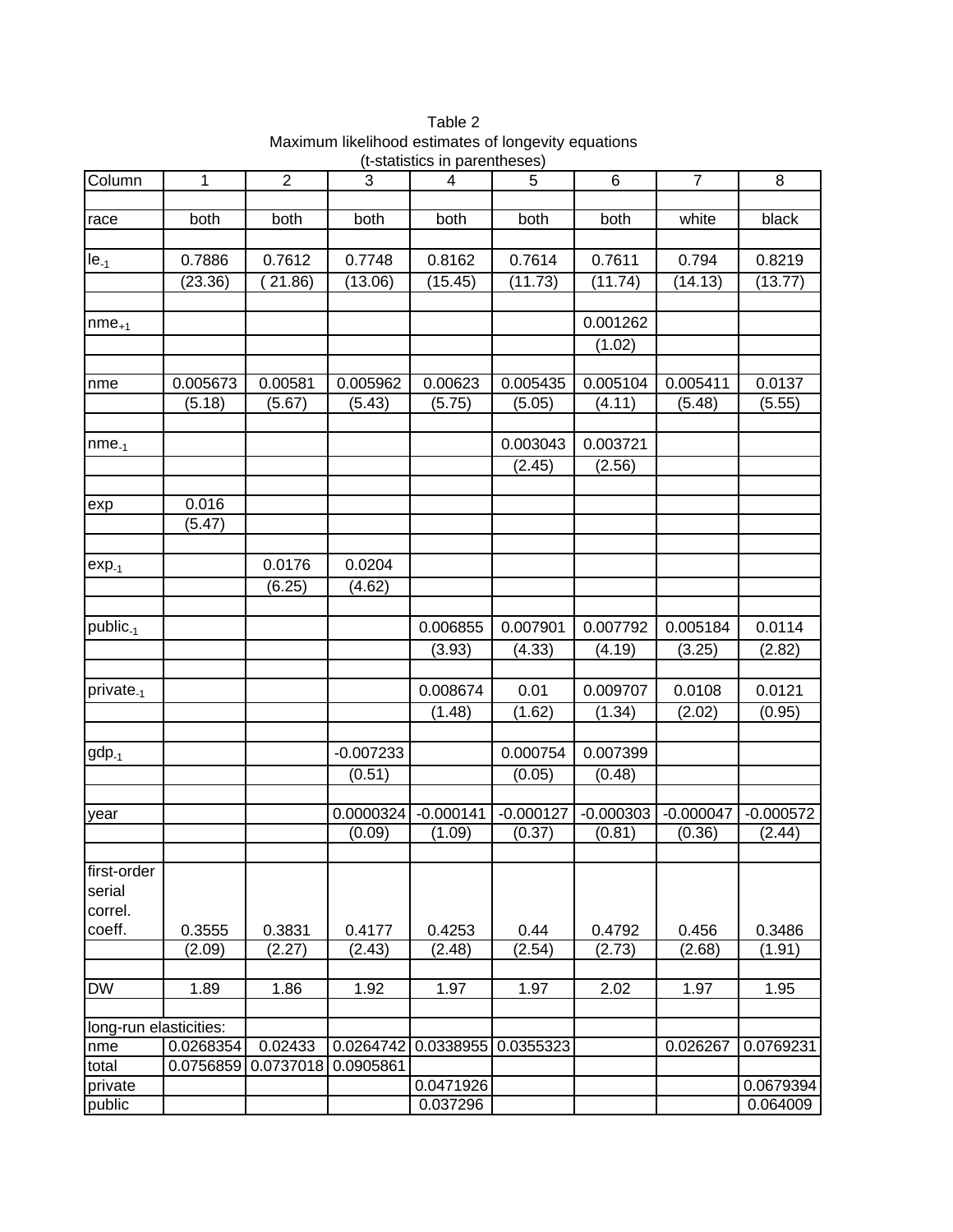**Figure 10 Comparison of relative (public/private) longevity coefficients to relative expenditure, by race** 

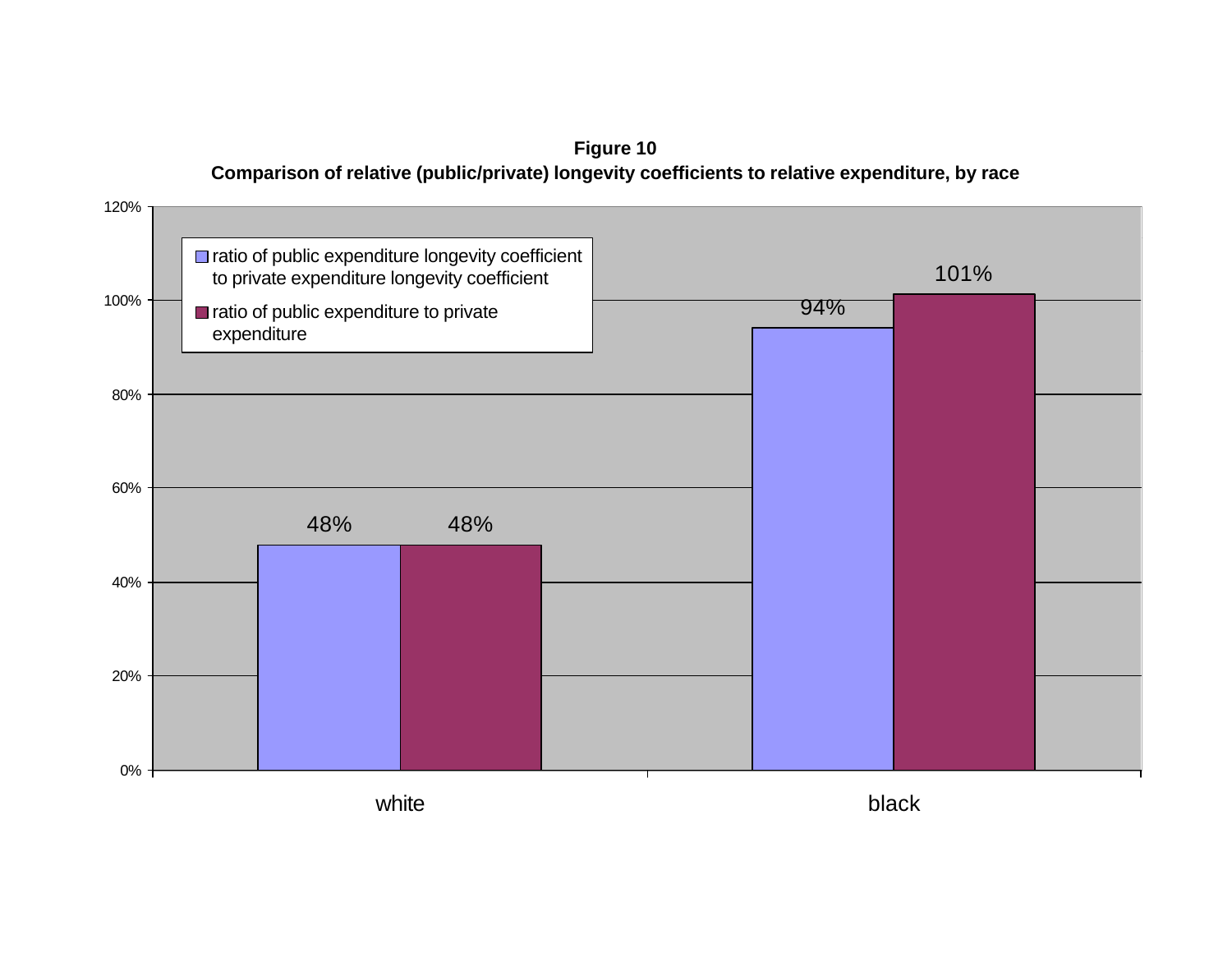Table 3 Calculation of medical care expenditure and drug R&D cost per life-year gained

|      |                               |                        | Exogenous variable |                    |  |
|------|-------------------------------|------------------------|--------------------|--------------------|--|
|      |                               |                        | per capita health  | number of new      |  |
| Line |                               |                        | expenditure        | molecular entities |  |
|      |                               |                        |                    |                    |  |
|      | long-run longevity elasticity |                        | 0.0906             | 0.0265             |  |
|      |                               |                        |                    |                    |  |
|      | 2 mean(longevity)             |                        | 73.1               | 73.1               |  |
|      |                               |                        |                    |                    |  |
|      | 3 mean (exogenous variable)   |                        | 1305.91            | 20.82              |  |
|      |                               |                        |                    |                    |  |
|      | 4 marginal long-run effect    | $=$ (1) $*(2) / (3)$   | 0.0051             | 0.0929             |  |
|      |                               |                        |                    |                    |  |
|      | average number of births per  |                        |                    |                    |  |
|      | 5 year                        |                        | 4,000,000          | 4,000,000          |  |
|      |                               |                        |                    |                    |  |
|      | no. of life-years gained per  |                        |                    |                    |  |
|      | year from permanent unit      |                        |                    |                    |  |
|      | 6 increase in exog. var.      | $= (4) * (5)$          | 20,274             | 371,724            |  |
|      |                               |                        |                    |                    |  |
|      | annual cost of permanent      |                        |                    |                    |  |
|      | unit increase in exog. var.   |                        | \$224,090,962      | \$500,000,000      |  |
|      |                               |                        |                    |                    |  |
|      | 8 Cost per life-year gained   | (6)<br>$=$ ( <i>()</i> | \$11,053           | \$1,345            |  |